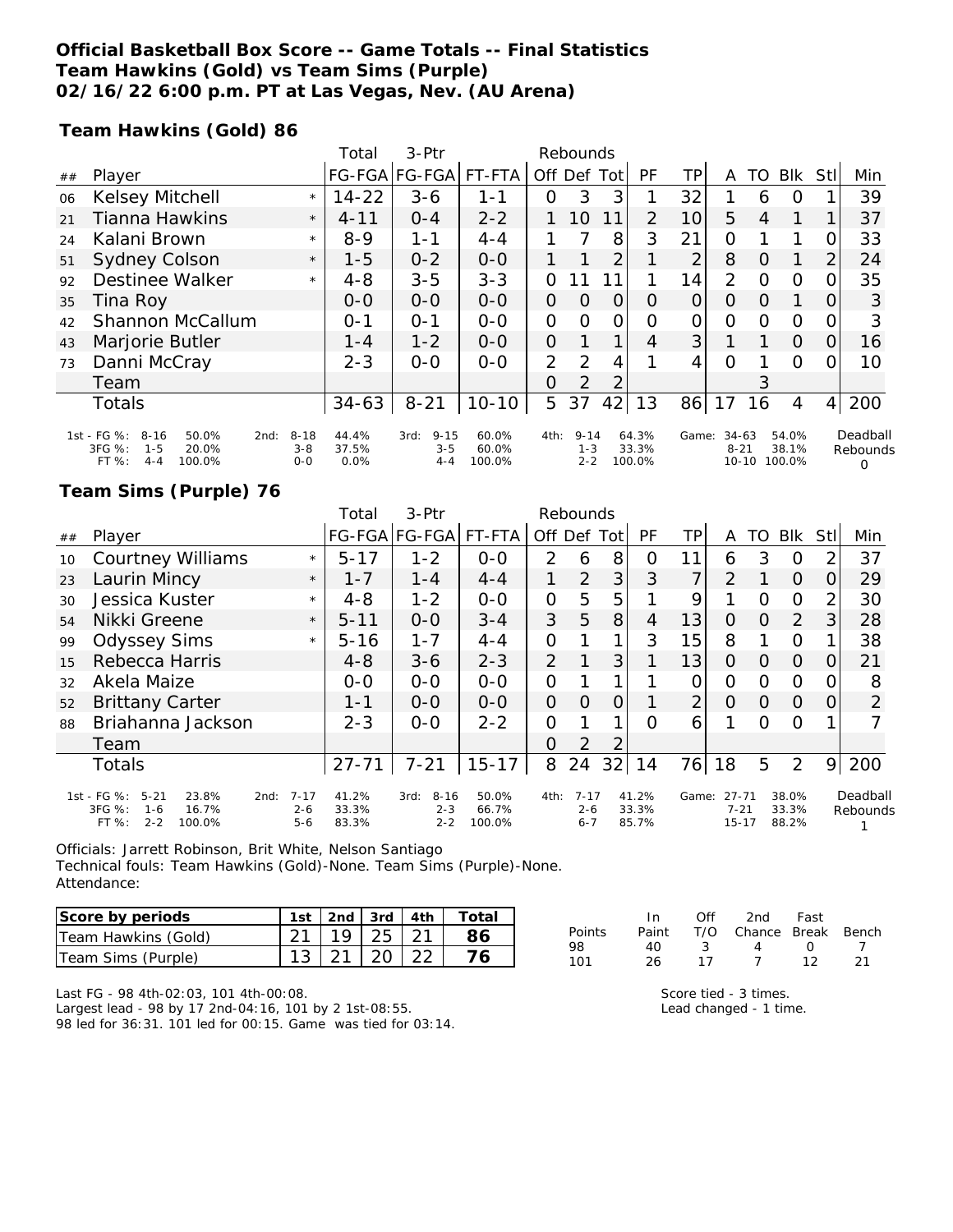### **Team Hawkins (Gold) vs Team Sims (Purple) 02/16/22 6:00 p.m. PT at Las Vegas, Nev. (AU Arena) 1st PERIOD Play-by-Play (Page 1)**

| HOME TEAM: Team Sims (Purple)          | Time  | Score             |                | Margin VISITORS: Team Hawkins (Gold) |
|----------------------------------------|-------|-------------------|----------------|--------------------------------------|
| MISSED 3 PTR by Odyssey Sims           | 09:42 |                   |                | REBOUND (DEF) by Destinee Walker     |
|                                        | 09:14 |                   |                | TURNOVR by (TEAM)                    |
| GOOD! FT SHOT by Nikki Greene          | 08:55 | $1 - 0$           | H <sub>1</sub> | FOUL by Tianna Hawkins (P1T1)        |
| GOOD! FT SHOT by Nikki Greene          | 08:55 | $2 - 0$           | H <sub>2</sub> |                                      |
|                                        |       | 08:55 s 54        |                |                                      |
|                                        | 08:40 | $2 - 2$           | T <sub>1</sub> | GOOD! LAYUP by Kalani Brown [PNT]    |
|                                        | 08:40 |                   |                | ASSIST by Sydney Colson              |
| MISSED JUMPER by Nikki Greene          | 08:27 |                   |                | REBOUND (DEF) by Tianna Hawkins      |
|                                        | 08:15 | $2 - 4$           | V <sub>2</sub> | GOOD! LAYUP by Kelsey Mitchell [PNT] |
|                                        | 08:15 |                   |                | ASSIST by Sydney Colson              |
| MISSED JUMPER by Courtney Williams     | 07:57 |                   |                |                                      |
| REBOUND (OFF) by Nikki Greene          | 07:57 |                   |                |                                      |
| MISSED LAYUP by Nikki Greene           | 07:52 |                   |                | REBOUND (DEF) by Tianna Hawkins      |
|                                        |       |                   |                |                                      |
| REBOUND (DEF) by Jessica Kuster        | 07:48 |                   |                | MISSED 3 PTR by Destinee Walker      |
| GOOD! LAYUP by Nikki Greene [PNT]      | 07:39 | $4 - 4$           | T <sub>2</sub> |                                      |
| ASSIST by Odyssey Sims                 | 07:39 |                   |                |                                      |
|                                        | 07:30 |                   |                | TURNOVR by Tianna Hawkins            |
| STEAL by Jessica Kuster                | 07:29 |                   |                |                                      |
| MISSED JUMPER by Courtney Williams     | 07:14 |                   |                | REBOUND (DEF) by Destinee Walker     |
|                                        | 07:01 | $4 - 6$           | V <sub>2</sub> | GOOD! LAYUP by Kalani Brown [PNT]    |
|                                        | 07:01 |                   |                | <b>ASSIST by Sydney Colson</b>       |
| MISSED LAYUP by Odyssey Sims           | 06:43 |                   |                | REBOUND (DEF) by Kalani Brown        |
|                                        | 06:26 | $4 - 9$           | V <sub>5</sub> | GOOD! 3 PTR by Kalani Brown          |
|                                        | 06:26 |                   |                | ASSIST by Sydney Colson              |
| MISSED 3 PTR by Odyssey Sims           | 06:12 |                   |                |                                      |
| REBOUND (OFF) by Laurin Mincy          | 06:12 |                   |                |                                      |
| MISSED 3 PTR by Laurin Mincy           | 06:06 |                   |                | REBOUND (DEF) by Kalani Brown        |
| REBOUND (DEF) by Courtney Williams     | 05:58 |                   |                | MISSED JUMPER by Destinee Walker     |
| GOOD! 3 PTR by Jessica Kuster          | 05:39 | $7 - 9$           | V <sub>2</sub> |                                      |
| ASSIST by Laurin Mincy                 | 05:39 |                   |                |                                      |
|                                        | 05:10 |                   |                | TURNOVR by Tianna Hawkins            |
| STEAL by Nikki Greene                  | 05:09 |                   |                |                                      |
| TURNOVR by Odyssey Sims                | 05:04 |                   |                |                                      |
|                                        | 05:03 |                   |                | STEAL by Kelsey Mitchell             |
| FOUL by Laurin Mincy (P1T1)            | 05:01 |                   |                |                                      |
|                                        |       |                   |                |                                      |
|                                        | 05:01 |                   |                | SUB IN: Danni McCray                 |
|                                        | 05:01 |                   |                | SUB OUT: Kalani Brown                |
|                                        |       | <i>05:01 P 06</i> |                |                                      |
| FOUL by Odyssey Sims (P1T2)            | 04:51 |                   |                |                                      |
|                                        | 04:51 |                   |                | <b>TIMEOUT MEDIA</b>                 |
| SUB IN: Akela Maize                    | 04:51 |                   |                | SUB IN: Tina Roy                     |
| SUB IN: Briahanna Jackson              | 04:51 |                   |                | SUB OUT: Destinee Walker             |
| SUB OUT: Nikki Greene                  | 04:51 |                   |                |                                      |
| SUB OUT: Laurin Mincy                  | 04:51 |                   |                |                                      |
|                                        |       | 04:51 P 21        |                |                                      |
| REBOUND (DEF) by Briahanna Jackson     | 04:48 |                   |                | MISSED 3 PTR by Sydney Colson        |
| MISSED JUMPER by Courtney Williams     | 04:35 |                   |                | REBOUND (DEF) by (TEAM)              |
|                                        | 04:15 | $7 - 11$          | $V_4$          | GOOD! LAYUP by Kelsey Mitchell [PNT] |
| MISSED JUMPER by Briahanna Jackson     | 04:01 |                   |                |                                      |
| REBOUND (OFF) by Courtney Williams     | 04:01 |                   |                |                                      |
| GOOD! JUMPER by Courtney Williams      | 03:58 | $9 - 11$          | V <sub>2</sub> |                                      |
|                                        | 03:42 | $9 - 13$          | $V_4$          | GOOD! JUMPER by Tianna Hawkins [PNT] |
| GOOD! LAYUP by Courtney Williams [PNT] | 03:28 | $11 - 13$         | V <sub>2</sub> |                                      |
| REBOUND (DEF) by Courtney Williams     | 03:16 |                   |                | MISSED 3 PTR by Tianna Hawkins       |
| MISSED JUMPER by Jessica Kuster        | 03:00 |                   |                | REBOUND (DEF) by Tianna Hawkins      |
|                                        | 02:54 |                   |                | <b>TURNOVR by Kelsey Mitchell</b>    |
| STEAL by Briahanna Jackson             | 02:52 |                   |                |                                      |
| GOOD! LAYUP by Briahanna Jackson [PNT] | 02:50 | $13 - 13$         | T <sub>3</sub> |                                      |
| REBOUND (DEF) by Akela Maize           |       |                   |                |                                      |
|                                        | 02:38 |                   |                | MISSED JUMPER by Kelsey Mitchell     |
| MISSED 3 PTR by Odyssey Sims           | 02:29 |                   |                |                                      |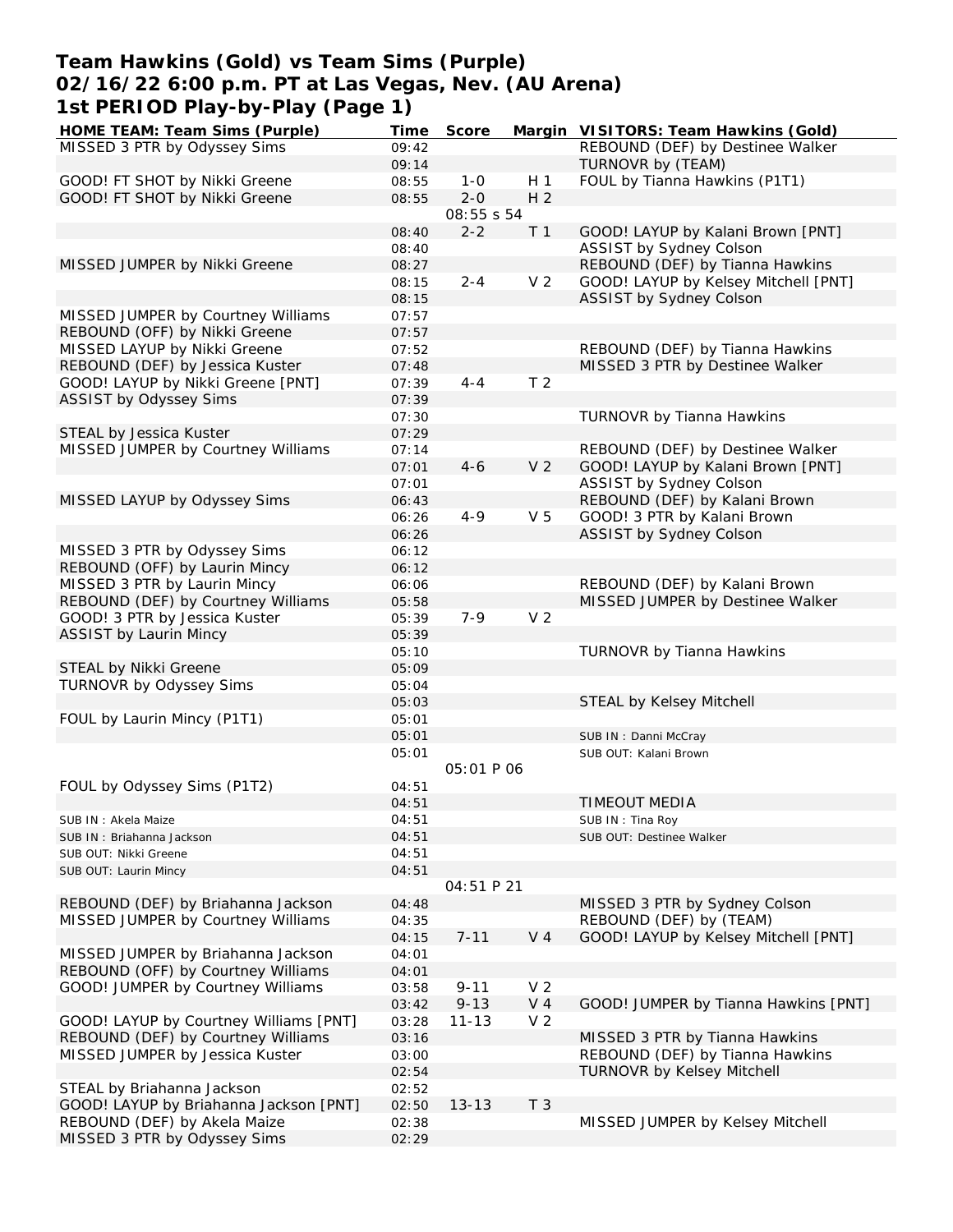# **Team Hawkins (Gold) vs Team Sims (Purple) 02/16/22 6:00 p.m. PT at Las Vegas, Nev. (AU Arena) 1st PERIOD Play-by-Play (Page 2)**

| HOME TEAM: Team Sims (Purple)      | Time  | Score             |                | Margin VISITORS: Team Hawkins (Gold) |
|------------------------------------|-------|-------------------|----------------|--------------------------------------|
|                                    | 02:29 |                   |                | REBOUND (DEF) by Danni McCray        |
|                                    | 02:14 |                   |                | MISSED JUMPER by Sydney Colson       |
|                                    | 02:14 |                   |                | REBOUND (OFF) by Sydney Colson       |
| REBOUND (DEF) by (TEAM)            | 02:10 |                   |                | MISSED 3 PTR by Kelsey Mitchell      |
|                                    | 02:07 |                   |                | FOUL by Danni McCray (P1T2)          |
| SUB IN: Rebecca Harris             | 02:07 |                   |                | SUB IN: Destinee Walker              |
| SUB IN: Laurin Mincy               | 02:07 |                   |                | SUB OUT: Sydney Colson               |
| SUB OUT: Odyssey Sims              | 02:07 |                   |                |                                      |
| SUB OUT: Jessica Kuster            | 02:07 |                   |                |                                      |
|                                    |       | <i>02:07 P 32</i> |                |                                      |
| MISSED JUMPER by Rebecca Harris    | 02:02 |                   |                | REBOUND (DEF) by Tianna Hawkins      |
| FOUL by Laurin Mincy (P2T3)        | 01:44 | $13 - 14$         | V <sub>1</sub> | GOOD! FT SHOT by Destinee Walker     |
|                                    | 01:44 | $13 - 15$         | V <sub>2</sub> | GOOD! FT SHOT by Destinee Walker     |
| SUB IN: Odyssey Sims               | 01:44 |                   |                |                                      |
| SUB OUT: Briahanna Jackson         | 01:44 |                   |                |                                      |
|                                    |       | 01:44S92          |                |                                      |
| MISSED JUMPER by Courtney Williams | 01:28 |                   |                | <b>BLOCK by Tina Roy</b>             |
|                                    | 01:27 |                   |                | REBOUND (DEF) by (TEAM)              |
| FOUL by Akela Maize (P1T4)         | 01:27 | $13 - 16$         | $V_3$          | GOOD! FT SHOT by Tianna Hawkins      |
|                                    | 01:27 | $13 - 17$         | $V_4$          | GOOD! FT SHOT by Tianna Hawkins      |
| SUB IN: Jessica Kuster             | 01:27 |                   |                | SUB IN: Sydney Colson                |
| SUB OUT: Akela Maize               | 01:27 |                   |                | SUB OUT: Tina Roy                    |
|                                    |       | 01:27 P21         |                |                                      |
| MISSED 3 PTR by Rebecca Harris     | 01:08 |                   |                | REBOUND (DEF) by Tianna Hawkins      |
|                                    | 01:02 |                   |                | MISSED LAYUP by Sydney Colson        |
|                                    | 01:02 |                   |                | REBOUND (OFF) by Danni McCray        |
|                                    | 00:58 | $13 - 19$         | V <sub>6</sub> | GOOD! LAYUP by Danni McCray [PNT]    |
| MISSED JUMPER by Jessica Kuster    | 00:39 |                   |                | REBOUND (DEF) by Danni McCray        |
|                                    | 00:18 | $13 - 21$         | $V_8$          | GOOD! LAYUP by Danni McCray [PNT]    |
|                                    | 00:18 |                   |                | ASSIST by Sydney Colson              |
|                                    |       |                   |                |                                      |

Team Hawkins (Gold) 21, Team Sims (Purple) 13

|                                              | $\mathsf{In}$ | Off | 2nd | Fast |                |                        |
|----------------------------------------------|---------------|-----|-----|------|----------------|------------------------|
| 1st period-only Paint T/O Chance Break Bench |               |     |     |      |                |                        |
| Team Hawkins (Gold) 14 0 2 0                 |               |     |     |      | $\overline{a}$ | Score tied - 3 times.  |
| Team Sims (Purple) 6 4 2 0 2                 |               |     |     |      |                | Lead changed - 1 time. |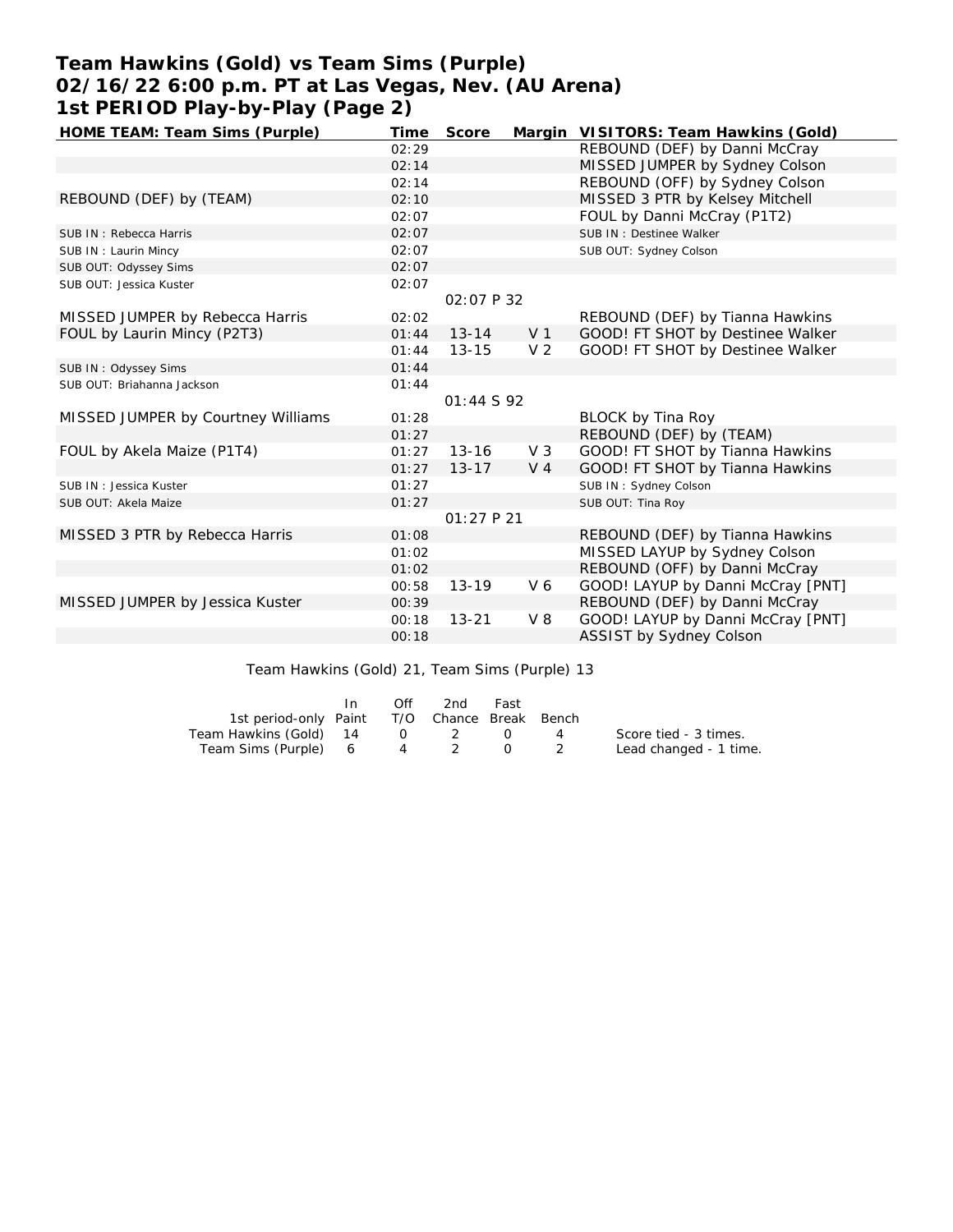### **Team Hawkins (Gold) vs Team Sims (Purple) 02/16/22 6:00 p.m. PT at Las Vegas, Nev. (AU Arena) 2nd PERIOD Play-by-Play (Page 1)**

| HOME TEAM: Team Sims (Purple)          | Time  | Score      |      | Margin VISITORS: Team Hawkins (Gold) |
|----------------------------------------|-------|------------|------|--------------------------------------|
| SUB IN: Rebecca Harris                 | 10:00 |            |      |                                      |
| SUB IN: Akela Maize                    | 10:00 |            |      |                                      |
| SUB OUT: Nikki Greene                  | 10:00 |            |      |                                      |
| SUB OUT: Courtney Williams             | 10:00 |            |      |                                      |
|                                        | 09:49 | $13 - 23$  | V 10 | GOOD! LAYUP by Kalani Brown [PNT]    |
|                                        | 09:49 |            |      | <b>ASSIST by Tianna Hawkins</b>      |
| MISSED 3 PTR by Jessica Kuster         | 09:30 |            |      | REBOUND (DEF) by Destinee Walker     |
|                                        | 09:21 |            |      | MISSED 3 PTR by Kelsey Mitchell      |
|                                        | 09:21 |            |      | REBOUND (OFF) by Tianna Hawkins      |
| FOUL by Odyssey Sims (P2T5)            | 09:17 |            |      |                                      |
|                                        |       |            |      |                                      |
|                                        |       | 09:17 P 21 |      |                                      |
|                                        | 09:03 |            |      | TURNOVR by (TEAM)                    |
| MISSED 3 PTR by Laurin Mincy           | 08:44 |            |      | REBOUND (DEF) by Destinee Walker     |
| FOUL by Jessica Kuster (P1T6)          | 08:24 |            |      |                                      |
| SUB IN: Nikki Greene                   | 08:24 |            |      |                                      |
| SUB OUT: Akela Maize                   | 08:24 |            |      |                                      |
|                                        |       | 08:24 P 21 |      |                                      |
|                                        | 08:18 | $13 - 25$  | V 12 | GOOD! LAYUP by Kelsey Mitchell [PNT] |
| MISSED 3 PTR by Rebecca Harris         | 07:58 |            |      | REBOUND (DEF) by Sydney Colson       |
| REBOUND (DEF) by Nikki Greene          | 07:46 |            |      | MISSED LAYUP by Tianna Hawkins       |
| MISSED LAYUP by Odyssey Sims           | 07:31 |            |      |                                      |
| REBOUND (OFF) by Rebecca Harris        | 07:31 |            |      |                                      |
| FOUL by Laurin Mincy (P3T7)            | 07:29 |            |      |                                      |
| TURNOVR by Laurin Mincy                | 07:29 |            |      |                                      |
|                                        | 07:29 |            |      | TIMEOUT 30sec                        |
| SUB IN: Briahanna Jackson              | 07:29 |            |      | SUB IN : Marjorie Butler             |
| SUB IN: Courtney Williams              | 07:29 |            |      | SUB OUT: Sydney Colson               |
| SUB OUT: Laurin Mincy                  | 07:29 |            |      |                                      |
| SUB OUT: Odyssey Sims                  | 07:29 |            |      |                                      |
|                                        |       | 07:29 0 51 |      |                                      |
| REBOUND (DEF) by (TEAM)                | 07:14 |            |      | MISSED 3 PTR by Tianna Hawkins       |
| GOOD! FT SHOT by Briahanna Jackson     | 07:02 | $14 - 25$  | V 11 | FOUL by Kalani Brown (P1T3)          |
| GOOD! FT SHOT by Briahanna Jackson     | 07:02 | $15 - 25$  | V 10 |                                      |
|                                        |       |            |      |                                      |
|                                        |       | 07:02 \$88 |      |                                      |
|                                        | 06:45 |            |      | MISSED LAYUP by Kalani Brown         |
|                                        | 06:45 |            |      | REBOUND (OFF) by Kalani Brown        |
|                                        | 06:43 | $15 - 27$  | V 12 | GOOD! LAYUP by Kalani Brown [PNT]    |
| MISSED JUMPER by Nikki Greene          | 06:29 |            |      | BLOCK by Kalani Brown                |
|                                        | 06:26 |            |      | REBOUND (DEF) by Kalani Brown        |
|                                        | 06:14 |            |      | <b>TURNOVR by Kelsey Mitchell</b>    |
| STEAL by Courtney Williams             | 06:12 |            |      |                                      |
| GOOD! LAYUP by Jessica Kuster [FB/PNT] | 06:08 | $17 - 27$  | V 10 |                                      |
| <b>ASSIST by Courtney Williams</b>     | 06:08 |            |      |                                      |
|                                        | 05:44 | $17 - 30$  | V 13 | GOOD! 3 PTR by Destinee Walker       |
|                                        | 05:43 |            |      | <b>ASSIST by Kelsey Mitchell</b>     |
| MISSED LAYUP by Courtney Williams      | 05:23 |            |      | REBOUND (DEF) by Destinee Walker     |
|                                        | 05:16 | $17 - 33$  | V 16 | GOOD! 3 PTR by Kelsey Mitchell       |
|                                        | 05:16 |            |      | ASSIST by Marjorie Butler            |
| TIMEOUT 30sec                          | 05:12 |            |      |                                      |
| SUB IN: Odyssey Sims                   | 05:12 |            |      |                                      |
| SUB OUT: Briahanna Jackson             | 05:12 |            |      |                                      |
| MISSED 3 PTR by Odyssey Sims           | 05:00 |            |      | REBOUND (DEF) by Tianna Hawkins      |
| REBOUND (DEF) by Nikki Greene          | 04:40 |            |      | MISSED LAYUP by Marjorie Butler      |
| GOOD! LAYUP by Odyssey Sims [FB/PNT]   | 04:33 | 19-33      | V 14 |                                      |
| SUB IN: Laurin Mincy                   | 04:18 |            |      |                                      |
|                                        | 04:18 |            |      |                                      |
| SUB OUT: Rebecca Harris                | 04:16 | 19-36      | V 17 | GOOD! 3 PTR by Marjorie Butler       |
|                                        |       |            |      |                                      |
|                                        | 04:16 |            |      | ASSIST by Destinee Walker            |
| MISSED JUMPER by Courtney Williams     | 04:01 |            |      | REBOUND (DEF) by Marjorie Butler     |
|                                        | 03:43 |            |      | MISSED LAYUP by Kelsey Mitchell      |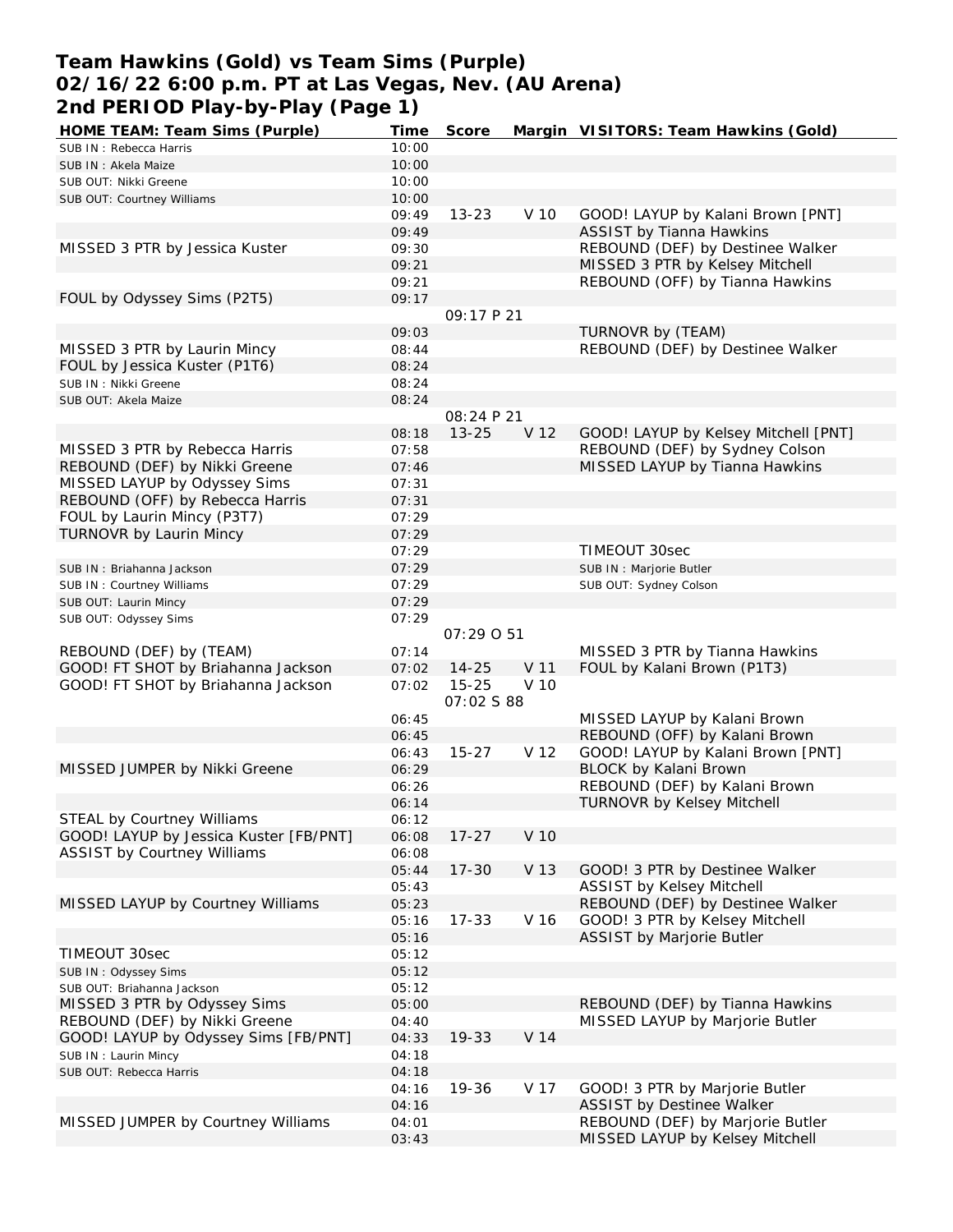### **Team Hawkins (Gold) vs Team Sims (Purple) 02/16/22 6:00 p.m. PT at Las Vegas, Nev. (AU Arena) 2nd PERIOD Play-by-Play (Page 2)**

| HOME TEAM: Team Sims (Purple)      | Time  | Score       |                 | Margin VISITORS: Team Hawkins (Gold) |
|------------------------------------|-------|-------------|-----------------|--------------------------------------|
| <b>BLOCK by Nikki Greene</b>       | 03:43 |             |                 |                                      |
| REBOUND (DEF) by Nikki Greene      | 03:41 |             |                 |                                      |
| GOOD! JUMPER by Jessica Kuster     | 03:36 | $21 - 36$   | V 15            |                                      |
| <b>ASSIST by Courtney Williams</b> | 03:36 |             |                 |                                      |
|                                    | 03:11 |             |                 | FOUL by Tianna Hawkins (P2T4)        |
|                                    | 03:11 |             |                 | TURNOVR by Tianna Hawkins            |
|                                    | 03:11 |             |                 | SUB IN: Sydney Colson                |
|                                    | 03:11 |             |                 | SUB OUT: Kelsey Mitchell             |
|                                    |       | 03:11 0 30  |                 |                                      |
| MISSED LAYUP by Jessica Kuster     | 03:05 |             |                 | REBOUND (DEF) by Tianna Hawkins      |
|                                    | 02:55 | $21 - 38$   | V 17            | GOOD! LAYUP by Tianna Hawkins [PNT]  |
|                                    | 02:55 |             |                 | ASSIST by Sydney Colson              |
| GOOD! JUMPER by Nikki Greene       | 02:37 | 23-38       | V 15            |                                      |
| <b>ASSIST by Courtney Williams</b> | 02:37 |             |                 |                                      |
| REBOUND (DEF) by Laurin Mincy      | 02:21 |             |                 | MISSED 3 PTR by Tianna Hawkins       |
| MISSED JUMPER by Courtney Williams | 02:14 |             |                 |                                      |
| REBOUND (OFF) by Nikki Greene      | 02:14 |             |                 |                                      |
| MISSED FT SHOT by Nikki Greene     | 02:09 |             |                 | FOUL by Kalani Brown (P2T5)          |
| REBOUND (OFF) by (DEADBALL)        | 02:09 |             |                 |                                      |
| GOOD! FT SHOT by Nikki Greene      | 02:09 | 24-38       | V <sub>14</sub> |                                      |
| SUB IN: Rebecca Harris             | 02:09 |             |                 | SUB IN: Danni McCray                 |
| SUB OUT: Jessica Kuster            | 02:09 |             |                 | SUB OUT: Kalani Brown                |
|                                    |       | 02:09 \$ 54 |                 |                                      |
| REBOUND (DEF) by Odyssey Sims      | 01:52 |             |                 | MISSED 3 PTR by Marjorie Butler      |
| GOOD! FT SHOT by Odyssey Sims      | 01:45 | $25 - 38$   | V 13            | FOUL by Marjorie Butler (P1T6)       |
| GOOD! FT SHOT by Odyssey Sims      | 01:45 | $26 - 38$   | V <sub>12</sub> |                                      |
|                                    | 01:45 |             |                 | SUB IN: Kelsey Mitchell              |
|                                    | 01:45 |             |                 | SUB OUT: Sydney Colson               |
|                                    |       | 01:45 \$99  |                 |                                      |
| REBOUND (DEF) by Nikki Greene      | 01:28 |             |                 | MISSED JUMPER by Danni McCray        |
| GOOD! JUMPER by Nikki Greene       | 01:18 | 28-38       | V 10            |                                      |
| ASSIST by Odyssey Sims             | 01:18 |             |                 |                                      |
|                                    | 01:07 | $28 - 40$   | V 12            | GOOD! JUMPER by Kelsey Mitchell      |
| GOOD! 3 PTR by Odyssey Sims        | 00:44 | $31 - 40$   | V <sub>9</sub>  |                                      |
| FOUL by Nikki Greene (P1T8)        | 00:31 |             |                 |                                      |
|                                    |       | 00:31 P 21  |                 |                                      |
| REBOUND (DEF) by Courtney Williams | 00:17 |             |                 | MISSED 3 PTR by Destinee Walker      |
| GOOD! 3 PTR by Rebecca Harris      | 00:07 | $34 - 40$   | V <sub>6</sub>  |                                      |
| ASSIST by Odyssey Sims             | 00:07 |             |                 |                                      |

#### Team Hawkins (Gold) 40, Team Sims (Purple) 34

|                                              | In. | Off | 2nd | Fast |                         |
|----------------------------------------------|-----|-----|-----|------|-------------------------|
| 2nd period-only Paint T/O Chance Break Bench |     |     |     |      |                         |
| Team Hawkins (Gold) 8 0 2 0 3                |     |     |     |      | Score tied - 0 times.   |
| Team Sims (Purple) 4 2 1                     |     |     |     |      | Lead changed - 0 times. |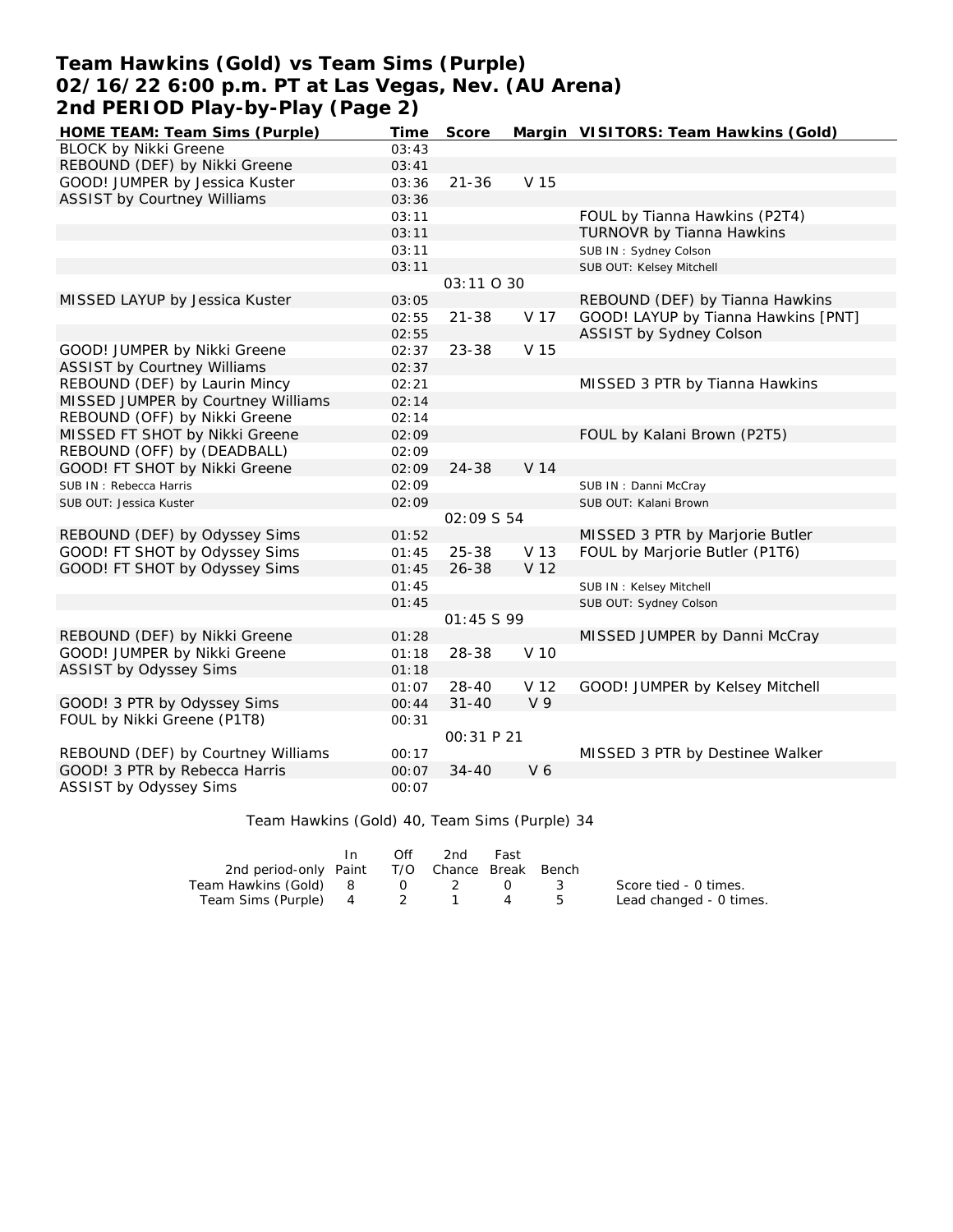## **Team Hawkins (Gold) vs Team Sims (Purple) 02/16/22 6:00 p.m. PT at Las Vegas, Nev. (AU Arena) 3rd PERIOD Play-by-Play (Page 1)**

| HOME TEAM: Team Sims (Purple)           | Time  | Score      |                | Margin VISITORS: Team Hawkins (Gold) |
|-----------------------------------------|-------|------------|----------------|--------------------------------------|
|                                         | 09:50 | $34 - 42$  | $V_8$          | GOOD! LAYUP by Kalani Brown [PNT]    |
|                                         | 09:50 |            |                | <b>ASSIST by Tianna Hawkins</b>      |
| GOOD! JUMPER by Jessica Kuster          | 09:36 | $36 - 42$  | V6             |                                      |
|                                         | 09:25 |            |                | MISSED LAYUP by Tianna Hawkins       |
| <b>BLOCK by Nikki Greene</b>            | 09:24 |            |                |                                      |
|                                         |       |            |                |                                      |
| REBOUND (DEF) by Jessica Kuster         | 09:23 |            |                |                                      |
| MISSED LAYUP by Laurin Mincy            | 09:13 |            |                | BLOCK by Sydney Colson               |
|                                         | 09:11 |            |                | REBOUND (DEF) by Kelsey Mitchell     |
|                                         | 09:07 | $36 - 45$  | V <sub>9</sub> | GOOD! 3 PTR by Destinee Walker       |
|                                         | 09:07 |            |                | ASSIST by Sydney Colson              |
| GOOD! FT SHOT by Laurin Mincy           | 08:46 | $37 - 45$  | V8             | FOUL by Sydney Colson (P1T1)         |
| GOOD! FT SHOT by Laurin Mincy           | 08:46 | $38 - 45$  | V <sub>7</sub> |                                      |
|                                         |       | 08:46 S 23 |                |                                      |
| REBOUND (DEF) by Jessica Kuster         | 08:27 |            |                | MISSED 3 PTR by Sydney Colson        |
|                                         |       |            |                |                                      |
| GOOD! JUMPER by Courtney Williams       | 08:14 | $40 - 45$  | V <sub>5</sub> |                                      |
| ASSIST by Jessica Kuster                | 08:14 |            |                |                                      |
| FOUL by Odyssey Sims (P3T1)             | 07:50 | $40 - 46$  | V6             | GOOD! FT SHOT by Kalani Brown        |
|                                         | 07:50 | $40 - 47$  | V 7            | GOOD! FT SHOT by Kalani Brown        |
|                                         |       | 07:50 S 24 |                |                                      |
| TURNOVR by Courtney Williams            | 07:32 |            |                |                                      |
|                                         | 07:31 |            |                | STEAL by Sydney Colson               |
| REBOUND (DEF) by Courtney Williams      | 07:17 |            |                | MISSED JUMPER by Tianna Hawkins      |
|                                         |       |            |                |                                      |
| MISSED JUMPER by Odyssey Sims           | 07:05 |            |                | REBOUND (DEF) by Kelsey Mitchell     |
|                                         | 06:50 | 40-50      | V 10           | GOOD! 3 PTR by Kelsey Mitchell       |
| MISSED JUMPER by Laurin Mincy           | 06:37 |            |                |                                      |
| REBOUND (OFF) by Nikki Greene           | 06:37 |            |                |                                      |
| MISSED LAYUP by Nikki Greene            | 06:21 |            |                | <b>BLOCK by Tianna Hawkins</b>       |
|                                         | 06:19 |            |                | REBOUND (DEF) by Kalani Brown        |
|                                         | 06:15 | $40 - 52$  | V 12           | GOOD! JUMPER by Kelsey Mitchell      |
| MISSED JUMPER by Courtney Williams      | 06:02 |            |                | REBOUND (DEF) by Destinee Walker     |
|                                         | 05:44 | 40-54      | V 14           | GOOD! JUMPER by Kelsey Mitchell      |
|                                         |       |            |                |                                      |
|                                         | 05:44 |            |                | ASSIST by Sydney Colson              |
| TIMEOUT 30sec                           | 05:35 |            |                |                                      |
| SUB IN: Rebecca Harris                  | 05:35 |            |                | SUB IN: Danni McCray                 |
| SUB OUT: Jessica Kuster                 | 05:35 |            |                | SUB IN: Shannon McCallum             |
|                                         | 05:35 |            |                | SUB OUT: Tianna Hawkins              |
|                                         | 05:35 |            |                | SUB OUT: Destinee Walker             |
| TURNOVR by Courtney Williams            | 05:26 |            |                |                                      |
|                                         | 05:25 |            |                | STEAL by Sydney Colson               |
|                                         | 05:09 |            |                | TURNOVR by Kalani Brown              |
| STEAL by Nikki Greene                   | 05:07 |            |                |                                      |
| GOOD! LAYUP by Courtney Williams [FB/PN | 05:04 | 42-54      | V 12           |                                      |
| ASSIST by Odyssey Sims                  | 05:04 |            |                |                                      |
|                                         |       |            |                |                                      |
|                                         | 04:51 |            |                | MISSED JUMPER by Kelsey Mitchell     |
|                                         | 04:51 |            |                | REBOUND (OFF) by Danni McCray        |
|                                         | 04:45 |            |                | TURNOVR by Danni McCray              |
| STEAL by Nikki Greene                   | 04:43 |            |                |                                      |
| GOOD! JUMPER by Nikki Greene            | 04:33 | 44-54      | V 10           |                                      |
| ASSIST by Odyssey Sims                  | 04:33 |            |                |                                      |
|                                         | 04:13 |            |                | <b>TURNOVR by Kelsey Mitchell</b>    |
| <b>TIMEOUT MEDIA</b>                    | 04:13 |            |                |                                      |
| MISSED 3 PTR by Laurin Mincy            | 03:55 |            |                | REBOUND (DEF) by Kalani Brown        |
|                                         | 03:23 |            |                | TURNOVR by (TEAM)                    |
|                                         |       |            |                |                                      |
| GOOD! 3 PTR by Courtney Williams        | 03:06 | $47 - 54$  | V <sub>7</sub> |                                      |
| <b>ASSIST by Laurin Mincy</b>           | 03:06 |            |                |                                      |
| REBOUND (DEF) by Rebecca Harris         | 02:54 |            |                | MISSED JUMPER by Kelsey Mitchell     |
| GOOD! LAYUP by Rebecca Harris [FB/PNT]  | 02:46 | 49-54      | V <sub>5</sub> |                                      |
| REBOUND (DEF) by Nikki Greene           | 02:21 |            |                | MISSED 3 PTR by Shannon McCallum     |
| GOOD! 3 PTR by Rebecca Harris           | 02:10 | 52-54      | V <sub>2</sub> |                                      |
| <b>ASSIST by Courtney Williams</b>      | 02:10 |            |                |                                      |
|                                         |       |            |                |                                      |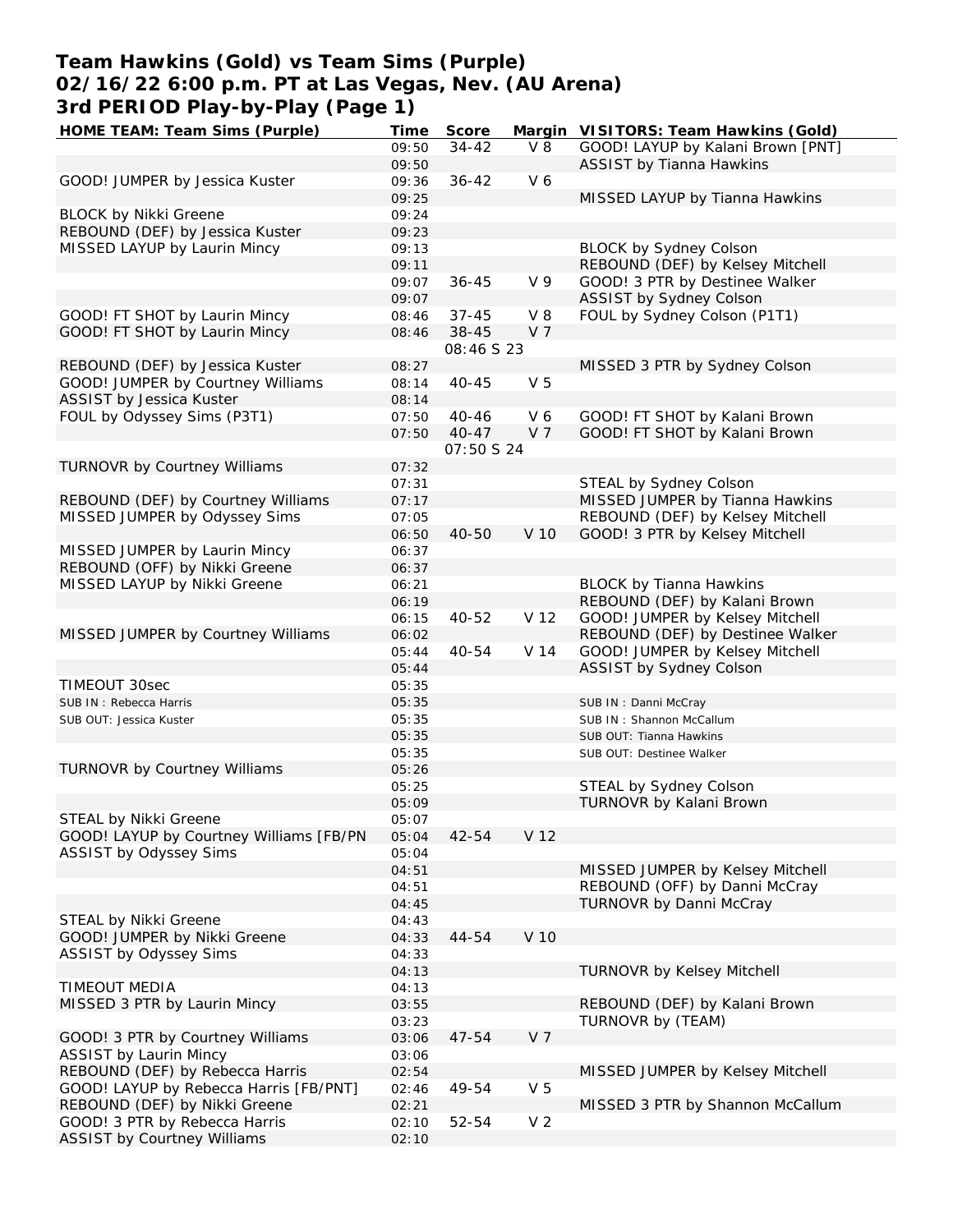# **Team Hawkins (Gold) vs Team Sims (Purple) 02/16/22 6:00 p.m. PT at Las Vegas, Nev. (AU Arena) 3rd PERIOD Play-by-Play (Page 2)**

| HOME TEAM: Team Sims (Purple)      | Time  | Score             |                | Margin VISITORS: Team Hawkins (Gold) |
|------------------------------------|-------|-------------------|----------------|--------------------------------------|
|                                    | 02:06 |                   |                | TIMEOUT 20sec                        |
|                                    | 02:06 |                   |                | SUB IN : Destinee Walker             |
|                                    | 02:06 |                   |                | SUB IN: Tianna Hawkins               |
|                                    | 02:06 |                   |                | SUB OUT: Danni McCray                |
|                                    | 02:06 |                   |                | SUB OUT: Shannon McCallum            |
|                                    | 02:01 | $52 - 56$         | V 4            | GOOD! LAYUP by Kalani Brown [PNT]    |
|                                    | 02:01 |                   |                | <b>ASSIST by Tianna Hawkins</b>      |
| FOUL by Nikki Greene (P2T2)        | 02:01 | $52 - 57$         | V <sub>5</sub> | GOOD! FT SHOT by Kalani Brown        |
|                                    |       | <i>02:01 S 24</i> |                |                                      |
| MISSED JUMPER by Nikki Greene      | 01:44 |                   |                | REBOUND (DEF) by Destinee Walker     |
|                                    | 01:31 | 52-60             | $V_8$          | GOOD! 3 PTR by Kelsey Mitchell       |
| GOOD! LAYUP by Nikki Greene [PNT]  | 01:09 | 54-60             | V <sub>6</sub> |                                      |
| <b>ASSIST by Courtney Williams</b> | 01:09 |                   |                |                                      |
|                                    | 00:46 | 54-62             | V8             | GOOD! LAYUP by Destinee Walker [PNT] |
| FOUL by Rebecca Harris (P1T3)      | 00:46 |                   |                |                                      |
| TIMEOUT 20sec                      | 00:46 |                   |                |                                      |
|                                    | 00:46 | 54-63             | V <sub>9</sub> | GOOD! FT SHOT by Destinee Walker     |
| SUB IN: Jessica Kuster             | 00:46 |                   |                |                                      |
| SUB OUT: Laurin Mincy              | 00:46 |                   |                |                                      |
|                                    |       | 00:46 S 92        |                |                                      |
| MISSED JUMPER by Courtney Williams | 00:25 |                   |                | REBOUND (DEF) by Destinee Walker     |
|                                    | 00:04 | 54-65             | V 11           | GOOD! LAYUP by Kelsey Mitchell [PNT] |

Team Hawkins (Gold) 65, Team Sims (Purple) 54

|                                              | In. | Off            | 2nd                                             | Fast |                  |                         |
|----------------------------------------------|-----|----------------|-------------------------------------------------|------|------------------|-------------------------|
| 3rd period-only Paint T/O Chance Break Bench |     |                |                                                 |      |                  |                         |
| Team Hawkins (Gold) 8                        |     | $\overline{O}$ | $\left( \begin{array}{c} 1 \end{array} \right)$ |      | $\left( \right)$ | Score tied - 0 times.   |
| Team Sims (Purple) 6 7 0                     |     |                |                                                 |      | 4 5              | Lead changed - 0 times. |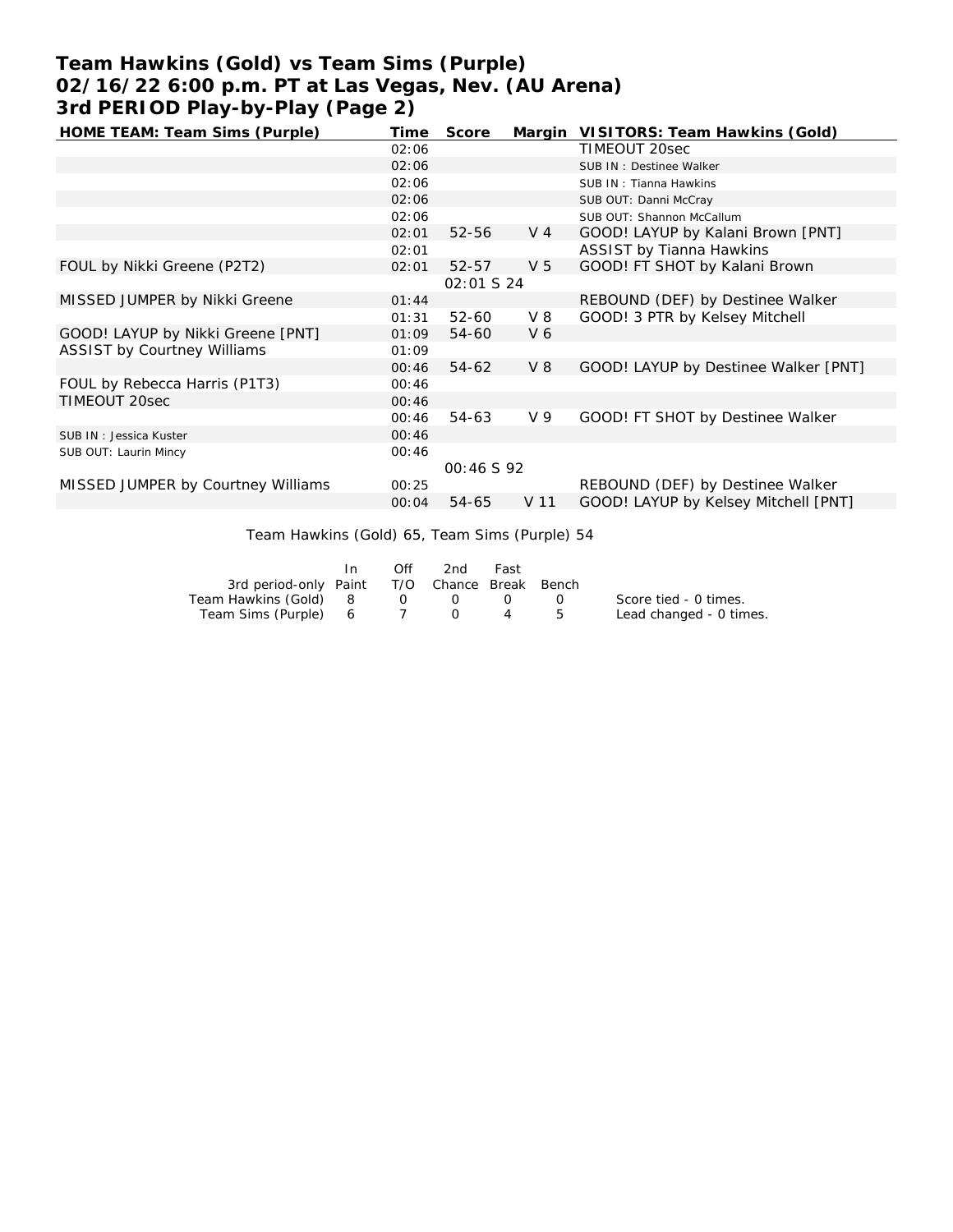### **Team Hawkins (Gold) vs Team Sims (Purple) 02/16/22 6:00 p.m. PT at Las Vegas, Nev. (AU Arena) 4th PERIOD Play-by-Play (Page 1)**

| HOME TEAM: Team Sims (Purple)      | Time  | Score             |                 | Margin VISITORS: Team Hawkins (Gold) |
|------------------------------------|-------|-------------------|-----------------|--------------------------------------|
| SUB IN: Rebecca Harris             | 10:00 |                   |                 |                                      |
| SUB OUT: Laurin Mincy              | 10:00 |                   |                 |                                      |
| GOOD! LAYUP by Odyssey Sims [PNT]  | 09:41 | 56-65             | V <sub>9</sub>  |                                      |
|                                    | 09:18 | 56-67             | V 11            | GOOD! LAYUP by Kalani Brown [PNT]    |
|                                    | 09:18 |                   |                 | <b>ASSIST by Tianna Hawkins</b>      |
| FOUL by Nikki Greene (P3T4)        | 09:18 | 56-68             | V 12            | GOOD! FT SHOT by Kalani Brown        |
|                                    |       | 09:18 S 24        |                 |                                      |
| MISSED JUMPER by Odyssey Sims      | 09:07 |                   |                 | REBOUND (DEF) by Tianna Hawkins      |
|                                    | 08:44 | 56-70             | V 14            | GOOD! JUMPER by Sydney Colson        |
| <b>TIMEOUT MEDIA</b>               | 08:44 |                   |                 |                                      |
|                                    |       |                   |                 |                                      |
|                                    | 08:44 |                   |                 | SUB IN : Marjorie Butler             |
|                                    | 08:44 |                   |                 | SUB OUT: Sydney Colson               |
| MISSED LAYUP by Nikki Greene       | 08:30 |                   |                 | REBOUND (DEF) by Tianna Hawkins      |
| REBOUND (DEF) by Jessica Kuster    | 08:06 |                   |                 | MISSED 3 PTR by Kelsey Mitchell      |
| MISSED JUMPER by Courtney Williams | 07:55 |                   |                 | REBOUND (DEF) by Destinee Walker     |
| REBOUND (DEF) by Jessica Kuster    | 07:38 |                   |                 | MISSED LAYUP by Kelsey Mitchell      |
|                                    | 07:30 |                   |                 | FOUL by Destinee Walker (P1T2)       |
| SUB IN: Laurin Mincy               | 07:30 |                   |                 |                                      |
| SUB OUT: Rebecca Harris            | 07:30 |                   |                 |                                      |
|                                    |       | <i>07:30 P 99</i> |                 |                                      |
| GOOD! FT SHOT by Laurin Mincy      | 07:20 | 57-70             | V 13            | FOUL by Kalani Brown (P3T3)          |
| GOOD! FT SHOT by Laurin Mincy      | 07:20 | 58-70             | V 12            |                                      |
|                                    |       | <i>07:20 S 23</i> |                 |                                      |
|                                    | 07:03 |                   |                 | TURNOVR by Kelsey Mitchell           |
|                                    | 06:56 |                   |                 | FOUL by Marjorie Butler (P2T4)       |
|                                    |       | 06:56 P 99        |                 |                                      |
| GOOD! LAYUP by Odyssey Sims [PNT]  | 06:49 | 60-70             | V 10            |                                      |
|                                    | 06:25 | 60-72             | V 12            | GOOD! LAYUP by Tianna Hawkins [PNT]  |
| MISSED 3 PTR by Odyssey Sims       | 06:17 |                   |                 | REBOUND (DEF) by Kalani Brown        |
|                                    | 05:54 |                   |                 | TURNOVR by Marjorie Butler           |
| STEAL by Jessica Kuster            | 05:47 |                   |                 |                                      |
| MISSED 3 PTR by Courtney Williams  | 05:43 |                   |                 | REBOUND (DEF) by Destinee Walker     |
|                                    | 05:28 |                   | V <sub>14</sub> |                                      |
|                                    |       | 60-74             |                 | GOOD! JUMPER by Kelsey Mitchell      |
| GOOD! 3 PTR by Laurin Mincy        | 05:01 | 63-74             | V 11            |                                      |
| ASSIST by Odyssey Sims             | 05:01 |                   |                 |                                      |
|                                    | 04:46 | 63-76             | V 13            | GOOD! LAYUP by Kelsey Mitchell [PNT] |
| FOUL by Nikki Greene (P4T5)        | 04:46 | 63-77             | V 14            | GOOD! FT SHOT by Kelsey Mitchell     |
| SUB IN: Rebecca Harris             | 04:46 |                   |                 |                                      |
| SUB IN: Akela Maize                | 04:46 |                   |                 |                                      |
| SUB OUT: Nikki Greene              | 04:46 |                   |                 |                                      |
| SUB OUT: Jessica Kuster            | 04:46 |                   |                 |                                      |
|                                    |       | 04:46 S 06        |                 |                                      |
| GOOD! FT SHOT by Rebecca Harris    | 04:26 | 64-77             | V 13            | FOUL by Marjorie Butler (P3T5)       |
| MISSED FT SHOT by Rebecca Harris   | 04:26 |                   |                 |                                      |
| REBOUND (OFF) by Rebecca Harris    | 04:26 |                   |                 |                                      |
|                                    |       | 04:26 S 15        |                 |                                      |
| MISSED 3 PTR by Rebecca Harris     | 04:15 |                   |                 |                                      |
| REBOUND (OFF) by Courtney Williams | 04:15 |                   |                 |                                      |
| GOOD! 3 PTR by Rebecca Harris      | 04:07 | 67-77             | V 10            |                                      |
| ASSIST by Odyssey Sims             | 04:07 |                   |                 |                                      |
|                                    | 04:04 |                   |                 | FOUL by Kelsey Mitchell (P1T6)       |
|                                    | 04:04 |                   |                 | TIMEOUT 20sec                        |
| GOOD! FT SHOT by Rebecca Harris    | 04:04 | 68-77             | V <sub>9</sub>  |                                      |
|                                    |       | 04:04 S 15        |                 |                                      |
|                                    | 03:54 | 68-79             | V 11            | GOOD! LAYUP by Kelsey Mitchell [PNT] |
| TURNOVR by Courtney Williams       | 03:43 |                   |                 |                                      |
|                                    | 03:41 |                   |                 | STEAL by Tianna Hawkins              |
|                                    | 03:37 | 68-82             | V 14            | GOOD! 3 PTR by Destinee Walker       |
|                                    | 03:37 |                   |                 | ASSIST by Tianna Hawkins             |
| MISSED JUMPER by Laurin Mincy      | 03:14 |                   |                 |                                      |
|                                    |       |                   |                 |                                      |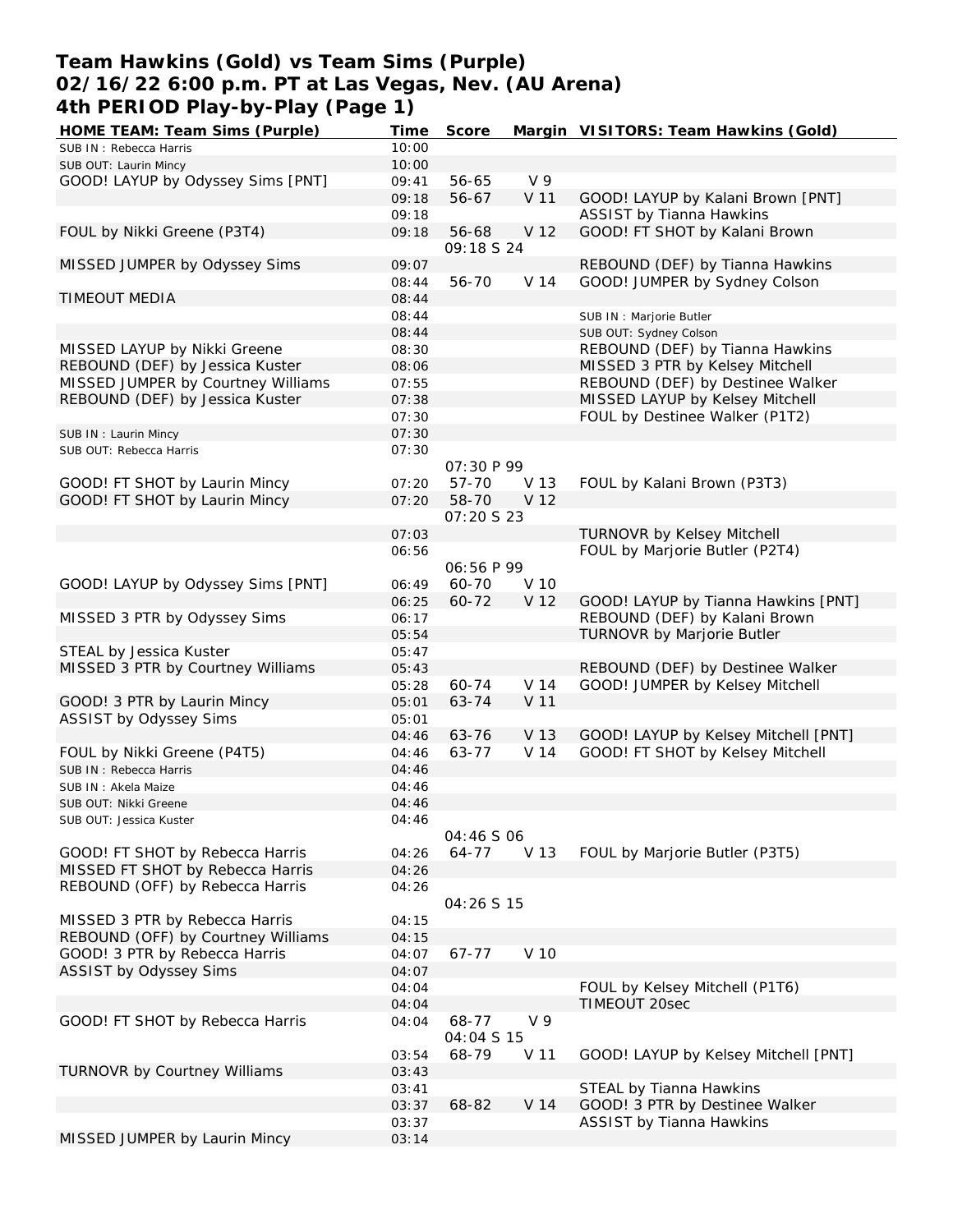## **Team Hawkins (Gold) vs Team Sims (Purple) 02/16/22 6:00 p.m. PT at Las Vegas, Nev. (AU Arena) 4th PERIOD Play-by-Play (Page 2)**

| Time  | Score |                | Margin VISITORS: Team Hawkins (Gold)                                                                             |
|-------|-------|----------------|------------------------------------------------------------------------------------------------------------------|
| 03:14 |       |                | REBOUND (DEF) by Kalani Brown                                                                                    |
| 02:54 |       |                | <b>TURNOVR by Kelsey Mitchell</b>                                                                                |
| 02:52 |       |                |                                                                                                                  |
| 02:49 |       |                | REBOUND (DEF) by Destinee Walker                                                                                 |
| 02:36 | 68-84 | V 16           | GOOD! LAYUP by Tianna Hawkins [PNT]                                                                              |
| 02:36 |       |                | ASSIST by Destinee Walker                                                                                        |
| 02:16 | 69-84 | V 15           | FOUL by Marjorie Butler (P4T7)                                                                                   |
| 02:16 | 70-84 | V 14           |                                                                                                                  |
| 02:16 |       |                |                                                                                                                  |
| 02:16 |       |                |                                                                                                                  |
| 02:16 |       |                |                                                                                                                  |
| 02:16 |       |                |                                                                                                                  |
| 02:16 |       |                |                                                                                                                  |
| 02:16 |       |                |                                                                                                                  |
|       |       |                |                                                                                                                  |
| 02:03 | 70-86 | V 16           | GOOD! JUMPER by Kelsey Mitchell                                                                                  |
| 01:54 |       |                | REBOUND (DEF) by Tianna Hawkins                                                                                  |
| 01:42 |       |                | TURNOVR by Tianna Hawkins                                                                                        |
| 01:40 |       |                |                                                                                                                  |
| 01:35 |       |                |                                                                                                                  |
| 01:35 |       |                |                                                                                                                  |
| 01:17 |       |                | MISSED 3 PTR by Tianna Hawkins                                                                                   |
| 01:08 | 74-86 |                |                                                                                                                  |
| 01:08 |       |                |                                                                                                                  |
| 01:00 |       |                | <b>TURNOVR by Kelsey Mitchell</b>                                                                                |
| 00:44 |       |                | REBOUND (DEF) by Kelsey Mitchell                                                                                 |
| 00:39 |       |                |                                                                                                                  |
|       |       |                |                                                                                                                  |
| 00:31 |       |                | TIMEOUT 20sec                                                                                                    |
| 00:14 |       |                | MISSED JUMPER by Destinee Walker                                                                                 |
| 00:08 |       |                |                                                                                                                  |
| 00:08 |       |                |                                                                                                                  |
| 00:01 |       |                | MISSED JUMPER by Marjorie Butler                                                                                 |
|       |       |                |                                                                                                                  |
|       |       | 72-86<br>76-86 | 02:16 S 99<br>V <sub>14</sub><br>V <sub>12</sub><br>00:39 P 06<br>V 10<br>T !! !! / Q ! !\ Q / T T C' (D ! \ J / |

Team Hawkins (Gold) 86, Team Sims (Purple) 76

|                                              | In. | Off            | 2nd | Fast |                         |
|----------------------------------------------|-----|----------------|-----|------|-------------------------|
| 4th period-only Paint T/O Chance Break Bench |     |                |     |      |                         |
| Team Hawkins (Gold) 10                       |     |                | 3 0 | (1)  | Score tied - 0 times.   |
| Team Sims (Purple) 10                        |     | $\overline{4}$ |     |      | Lead changed - 0 times. |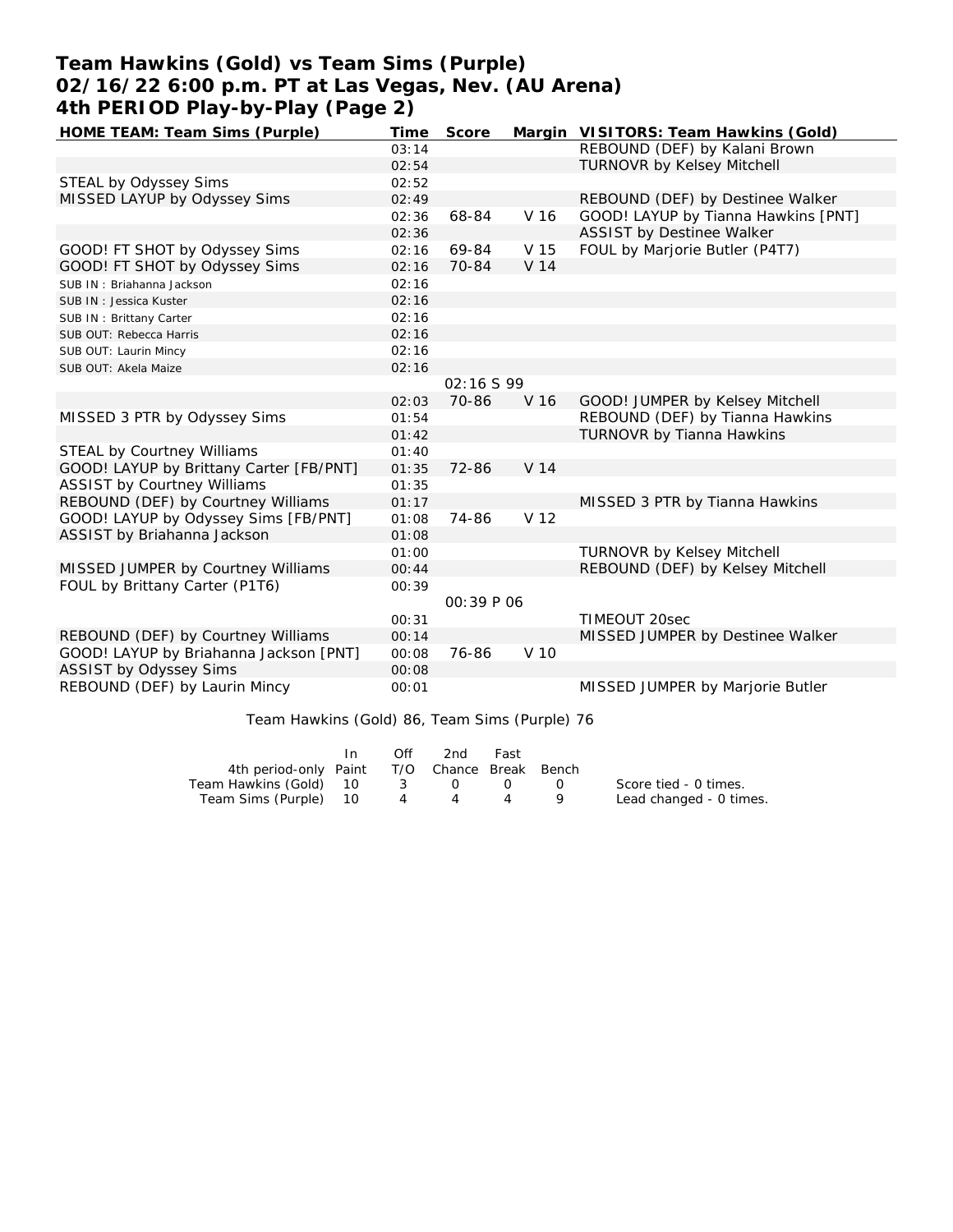#### **Official Basketball Box Score -- 1st Period-Only Team Hawkins (Gold) vs Team Sims (Purple) 02/16/22 6:00 p.m. PT at Las Vegas, Nev. (AU Arena)**

**Team Hawkins (Gold) 21**

|    |                        |         | Total    | $3-Ptr$       |         |                | Rebounds      |      |          |     |          |          |            |      |                          |
|----|------------------------|---------|----------|---------------|---------|----------------|---------------|------|----------|-----|----------|----------|------------|------|--------------------------|
| ## | Player                 |         |          | FG-FGA FG-FGA | FT-FTA  | Off Def        |               | Totl | PF       | TP. | Α        | TO       | <b>BIK</b> | Stll | Min                      |
| 06 | Kelsey Mitchell        | $\star$ | $2 - 4$  | 0-1           | $0 - 0$ | 0              | O             | 0    | O        | 4   | 0        |          | O          |      | 10                       |
| 21 | Tianna Hawkins         | $\star$ | $1 - 2$  | $O - 1$       | $2 - 2$ | O              | 5             | 5    |          | 4   | O        | 2        | $\Omega$   |      | 10                       |
| 24 | Kalani Brown           | $\star$ | $3 - 3$  | 1-1           | $0 - 0$ | 0              | 2             | 2    | $\Omega$ | 7,  | Ο        |          | O          |      |                          |
| 51 | Sydney Colson          | $\star$ | $0 - 3$  | $O - 1$       | $0 - 0$ | 1.             | $\Omega$      | 1    | O        | 0   | 5        | $\left($ | $\Omega$   | 0    | 9                        |
| 92 | Destinee Walker        | $\star$ | $0 - 2$  | $0 - 1$       | $2 - 2$ | O              | 2             | 2    | O        | 2   | O        | Ω        | O          |      |                          |
| 35 | Tina Roy               |         | $0 - 0$  | $0 - 0$       | $0 - 0$ | $\Omega$       | $\Omega$      | 0    | $\Omega$ | 0   | O        | $\left($ |            | 0    | 3                        |
| 73 | Danni McCray           |         | $2 - 2$  | $0 - 0$       | $O-O$   |                | $\mathcal{P}$ | 3    |          | 4   | $\Omega$ | Ω        | $\Omega$   | 0    | 5                        |
|    | Team                   |         |          |               |         | 0              | $\mathcal{P}$ | 2    |          |     |          |          |            |      |                          |
|    | Totals                 |         | $8 - 16$ | $1 - 5$       | $4 - 4$ | $\overline{2}$ | 3<br>1        | 5    | 2        | 21  | 5        | 4        |            |      | $\overline{\phantom{0}}$ |
|    | FG $\%: 8-16$<br>50.0% |         |          |               |         |                |               |      |          |     |          |          |            |      | Deadball                 |

| $FG \%$ : | 8-16    | 50.0% |
|-----------|---------|-------|
| 3FG %:    | 1-5     | 20.0% |
| $FT\%$ :  | $4 - 4$ | 100.0 |

### **Team Sims (Purple) 13**

|    |                                                                                           |         | Total    | 3-Ptr                |         |                | Rebounds      |          |          |                |          |          |          |                |                           |
|----|-------------------------------------------------------------------------------------------|---------|----------|----------------------|---------|----------------|---------------|----------|----------|----------------|----------|----------|----------|----------------|---------------------------|
| ## | Player                                                                                    |         |          | FG-FGA FG-FGA FT-FTA |         | Off Def        |               | Totl     | PF       | TPI            | A        | TO       | Blk      | Stll           | Min                       |
| 10 | <b>Courtney Williams</b>                                                                  | $\star$ | $2 - 6$  | $0 - 0$              | $0 - 0$ |                | $\mathcal{P}$ | 3        | Ω        | 4              | Ω        | O        | O        |                | 10                        |
| 23 | Laurin Mincy                                                                              | $\star$ | $0 - 1$  | $O - 1$              | $0-0$   |                | O             | 1        | 2        | $\overline{O}$ |          | O        | $\Omega$ | O              | $\overline{7}$            |
| 30 | Jessica Kuster                                                                            | $\star$ | $1 - 3$  | $1 - 1$              | $0 - 0$ | $\Omega$       |               | 1        | Ο        | 3 <sup>1</sup> | 0        | O        | $\Omega$ |                | 9                         |
| 54 | Nikki Greene                                                                              | $\star$ | $1 - 3$  | $0 - 0$              | $2 - 2$ | 1              | $\Omega$      | 1        | $\Omega$ | 4              | $\Omega$ | $\Omega$ | $\Omega$ |                | 5                         |
| 99 | <b>Odyssey Sims</b>                                                                       | $\star$ | $O - 4$  | $O - 3$              | $0 - 0$ | 0              | Ο             | 0        |          | 0              |          |          | 0        | O              | 9                         |
| 15 | Rebecca Harris                                                                            |         | $0 - 2$  | $O - 1$              | $0 - 0$ | $\Omega$       | $\Omega$      | $\Omega$ | $\Omega$ | 01             | O        | O        | $\Omega$ | 0              | 1                         |
| 32 | Akela Maize                                                                               |         | $0-0$    | $0-0$                | $0-0$   | $\overline{O}$ |               |          |          | 0              | 0        | O        | 0        | 0              | 3                         |
| 88 | Briahanna Jackson                                                                         |         | $1 - 2$  | $0 - 0$              | $0-0$   | $\Omega$       |               | 1        | $\Omega$ | 2 <sub>1</sub> | $\Omega$ | $\Omega$ | $\Omega$ | 1              | 3                         |
|    | Team                                                                                      |         |          |                      |         | 0              |               | 1        |          |                |          |          |          |                |                           |
|    | <b>Totals</b>                                                                             |         | $5 - 21$ | $1 - 6$              | $2 - 2$ | 3              | 6             | 9        | 4        | 131            | 2        |          | 0        | 3 <sub>l</sub> |                           |
|    | 23.8%<br>$FG \%$ :<br>$5 - 21$<br>3FG %:<br>16.7%<br>$1 - 6$<br>FT %:<br>100.0<br>$2 - 2$ |         |          |                      |         |                |               |          |          |                |          |          |          |                | Deadball<br>Rebounds<br>O |

Officials: Jarrett Robinson, Brit White, Nelson Santiago Technical fouls: Team Hawkins (Gold)-None. Team Sims (Purple)-None. Attendance:

| Score by periods    | 1st | 2nd $3rd$ $4th$ | Total |
|---------------------|-----|-----------------|-------|
| Team Hawkins (Gold) |     |                 |       |
| Team Sims (Purple)  |     |                 |       |

|        | In.   | ∩ff | 2nd                    | Fast             |   |
|--------|-------|-----|------------------------|------------------|---|
| Points | Paint |     | T/O Chance Break Bench |                  |   |
| 98     | 14    | O   | - 2                    | $\left( \right)$ | Δ |
| 101    | 6     |     |                        | $\left( \right)$ |   |

Rebounds 0

Last FG - 98 1st-00:18, 101 1st-02:50.

Largest lead - 98 by 8 1st-00:18, 101 by 2 1st-08:55. 98 led for 36:31. 101 led for 00:15. Game was tied for -6:-46.

| Score tied - 3 times.  |
|------------------------|
| Lead changed - 1 time. |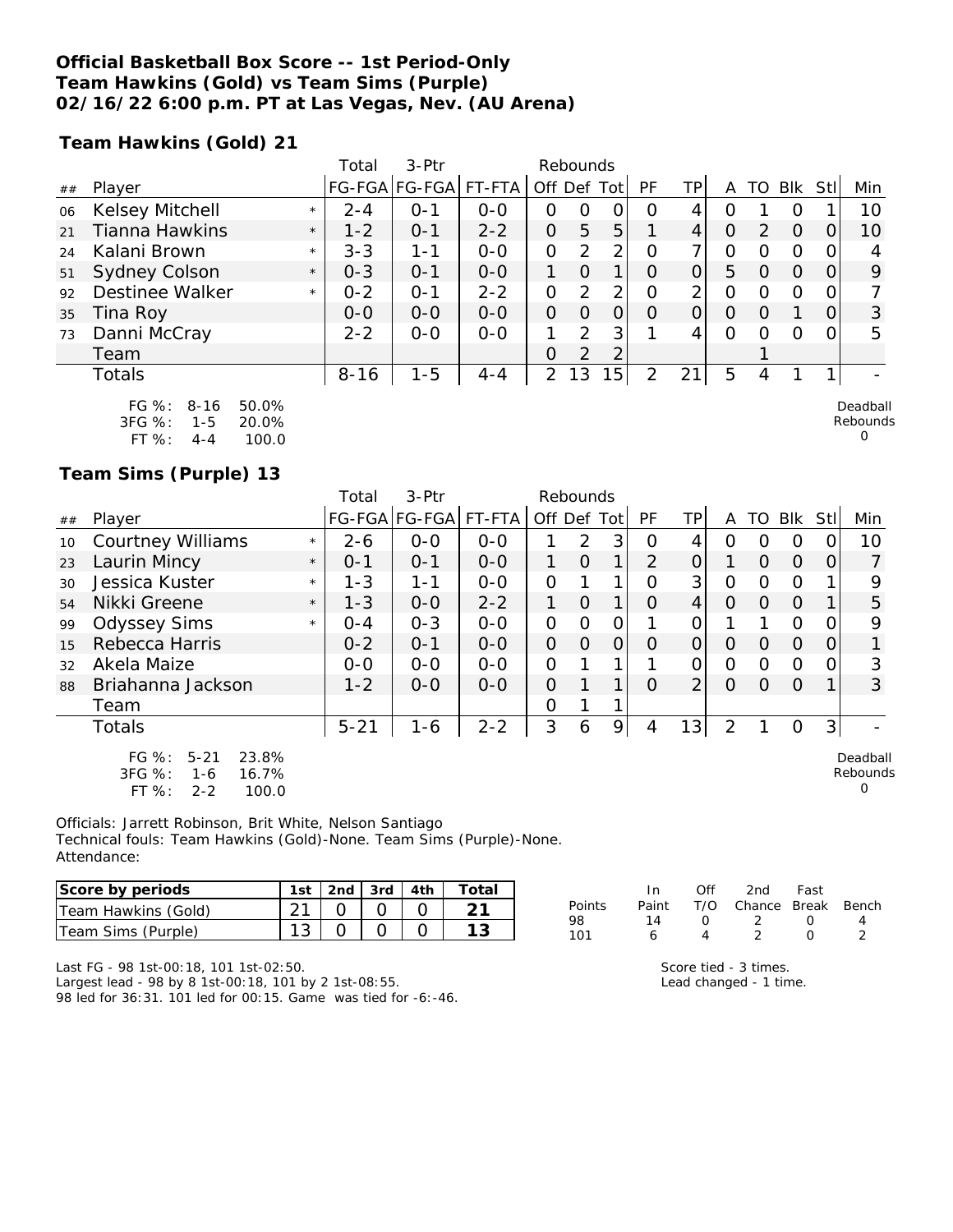#### **Official Basketball Box Score -- 2nd Period-Only Team Hawkins (Gold) vs Team Sims (Purple) 02/16/22 6:00 p.m. PT at Las Vegas, Nev. (AU Arena)**

**Team Hawkins (Gold) 19**

|    |                      |         | Total    | $3-Ptr$       |         | Rebounds       |                |      |    |                |   |          |            |      |          |
|----|----------------------|---------|----------|---------------|---------|----------------|----------------|------|----|----------------|---|----------|------------|------|----------|
| ## | Player               |         |          | FG-FGA FG-FGA | FT-FTA  | Off Def        |                | Totl | PF | TP             | Α | TO       | <b>BIK</b> | StII | Min      |
| 06 | Kelsey Mitchell      | $\star$ | $3 - 5$  | $1 - 2$       | $0 - 0$ | Ο              | O              | 0    | O  |                |   |          | O          |      | 8        |
| 21 | Tianna Hawkins       | $\star$ | $1 - 4$  | $0 - 2$       | $0 - 0$ |                | $\overline{2}$ | 3    |    | 2              |   |          | O          |      | 10       |
| 24 | Kalani Brown         | $\star$ | $2 - 3$  | $0 - 0$       | $0 - 0$ |                |                | 2    | っ  | 4              | Ο |          |            |      |          |
| 51 | <b>Sydney Colson</b> | $\star$ | $0 - 0$  | $0 - 0$       | $0 - 0$ | O              |                |      | O  | 0              |   | $\Omega$ | O          | 0    | 3        |
| 92 | Destinee Walker      | $\star$ | $1 - 2$  | $1 - 2$       | $0 - 0$ | O              | 3              | 3    | 0  | 3              |   | 0        | O          |      | 10       |
| 43 | Marjorie Butler      |         | $1 - 3$  | $1 - 2$       | $0 - 0$ | $\Omega$       |                |      |    | 3 <sup>1</sup> |   | $\Omega$ | $\Omega$   | 0    |          |
| 73 | Danni McCray         |         | $O - 1$  | $0 - 0$       | $0-0$   | O              | O              | 0    | O  | 0              | O | Ω        | $\Omega$   | 0    | ∍        |
|    | Team                 |         |          |               |         | 0              | $\Omega$       | 0    |    |                |   |          |            |      |          |
|    | Totals               |         | $8 - 18$ | $3 - 8$       | $O-O$   | $\overline{2}$ | 8              | 10   | 4  | 19             | 5 | 3        |            |      |          |
|    | FG %: 8-18<br>44.4%  |         |          |               |         |                |                |      |    |                |   |          |            |      | Deadball |

| $FG \%$ :  | 8-18    | 44.4%   |
|------------|---------|---------|
| $3FG \%$ : | $3 - 8$ | 37.5%   |
| FT $\%$ :  | ೧-೧     | $0.0\%$ |

**Team Sims (Purple) 21**

|    |                                                                                         |         | Total    | 3-Ptr                |         | Rebounds       |                |                 |           |          |          |          |          |          |                      |
|----|-----------------------------------------------------------------------------------------|---------|----------|----------------------|---------|----------------|----------------|-----------------|-----------|----------|----------|----------|----------|----------|----------------------|
| ## | Player                                                                                  |         |          | FG-FGA FG-FGA FT-FTA |         | Off Def Tot    |                |                 | <b>PF</b> | ΤP       | A        | TO       | Blk      | Stll     | Min                  |
| 10 | <b>Courtney Williams</b>                                                                | $\star$ | $0 - 3$  | $0 - 0$              | $0 - 0$ | 0              |                |                 | $\Omega$  | 0        | 3        | $\Omega$ | O        |          |                      |
| 23 | Laurin Mincy                                                                            | $\star$ | $O - 1$  | $O - 1$              | $O-O$   | $\Omega$       |                |                 |           | $\Omega$ | $\Omega$ |          | $\Omega$ | $\Omega$ | 6                    |
| 30 | Jessica Kuster                                                                          | $\star$ | $2 - 4$  | $O - 1$              | $0 - 0$ | $\Omega$       | 0              | 0               |           | 4        | $\Omega$ | 0        | $\Omega$ | 0        |                      |
| 54 | Nikki Greene                                                                            | $\star$ | $2 - 3$  | $0 - 0$              | $1 - 2$ |                | $\overline{4}$ | 5               |           | 5        | $\Omega$ | $\Omega$ |          | $\Omega$ | 8                    |
| 99 | <b>Odyssey Sims</b>                                                                     | $\star$ | $2 - 4$  | $1 - 2$              | $2 - 2$ | $\Omega$       |                |                 |           | 7        | 2        | $\Omega$ | $\Omega$ | 0        |                      |
| 15 | Rebecca Harris                                                                          |         | $1 - 2$  | $1 - 2$              | $0 - 0$ | 1.             | $\Omega$       | 1               | $\Omega$  | 3        | $\Omega$ | $\Omega$ | $\Omega$ | $\Omega$ | 7                    |
| 32 | Akela Maize                                                                             |         | $0 - 0$  | $0 - 0$              | $0 - 0$ | 0              | $\Omega$       | 0               | $\Omega$  | O        | $\Omega$ | $\Omega$ | $\Omega$ | 0        |                      |
| 88 | Briahanna Jackson                                                                       |         | $0 - 0$  | $0 - 0$              | $2 - 2$ | $\Omega$       | $\Omega$       | $\Omega$        | $\Omega$  | 2        | $\Omega$ | $\Omega$ | $\Omega$ | $\Omega$ | 2                    |
|    | Team                                                                                    |         |          |                      |         | O              |                |                 |           |          |          |          |          |          |                      |
|    | Totals                                                                                  |         | $7 - 17$ | $2 - 6$              | $5 - 6$ | $\overline{2}$ | 8              | 10 <sup>1</sup> | 4         | 21       | 5        |          |          | 1        |                      |
|    | $FG \%$ :<br>$7 - 17$<br>41.2%<br>3FG %:<br>33.3%<br>$2 - 6$<br>FT %:<br>83.3%<br>$5-6$ |         |          |                      |         |                |                |                 |           |          |          |          |          |          | Deadball<br>Rebounds |

Officials: Jarrett Robinson, Brit White, Nelson Santiago Technical fouls: Team Hawkins (Gold)-None. Team Sims (Purple)-None. Attendance:

| Score by periods    | 1st | 2nd $\sqrt{3}$ 3rd $\sqrt{4}$ 4th | Total |
|---------------------|-----|-----------------------------------|-------|
| Team Hawkins (Gold) |     |                                   |       |
| Team Sims (Purple)  |     |                                   |       |

|        | In.   | ∩ff        | 2nd                    | - Fast           |     |
|--------|-------|------------|------------------------|------------------|-----|
| Points | Paint |            | T/O Chance Break Bench |                  |     |
| 98     | x     | $^{\circ}$ | - 2                    | $\left( \right)$ | - 3 |
| 101    |       |            |                        | Δ                | ь   |

Rebounds 0

Last FG - 98 2nd-01:07, 101 2nd-00:07.

Largest lead - 98 by 17 2nd-04:16, 101 by 2 1st-08:55. 98 led for 20:00. 101 led for 00:00. Game was tied for 00:00.

| Score tied - 0 times.   |
|-------------------------|
| Lead changed - 0 times. |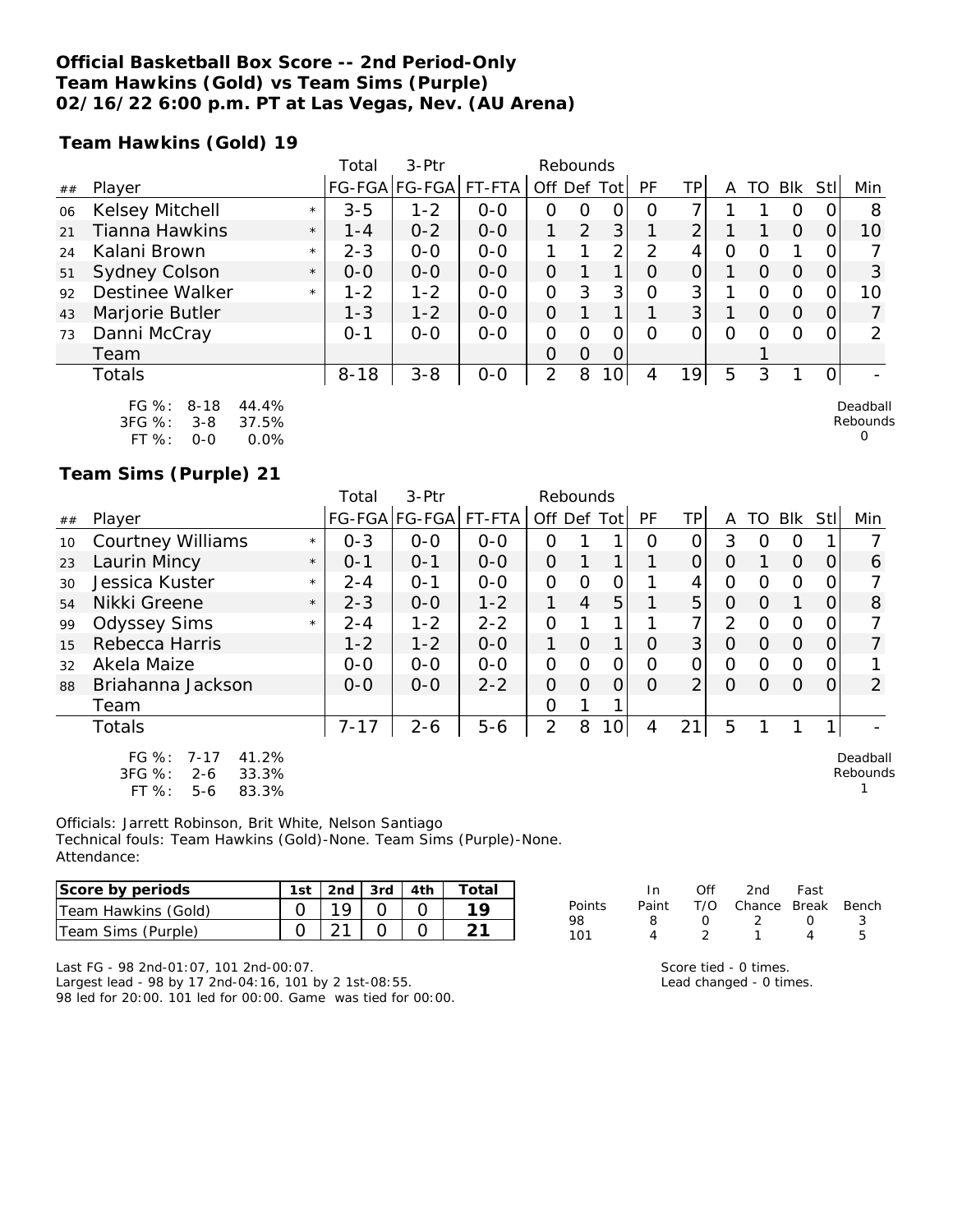#### **Official Basketball Box Score -- 3rd Period-Only Team Hawkins (Gold) vs Team Sims (Purple) 02/16/22 6:00 p.m. PT at Las Vegas, Nev. (AU Arena)**

**Team Hawkins (Gold) 25**

|    |                                   | Total              | 3-Ptr         |         |             | Rebounds |          |          |                 |   |          |          |                |     |
|----|-----------------------------------|--------------------|---------------|---------|-------------|----------|----------|----------|-----------------|---|----------|----------|----------------|-----|
| ## | Player                            |                    | FG-FGA FG-FGA | FT-FTA  | Off Def Tot |          |          | PF       | TP <sub>I</sub> | A | TO       | Blk      | Stll           | Min |
| 06 | <b>Kelsey Mitchell</b><br>$\star$ | $5 - 7$            | $2 - 2$       | $0 - 0$ | 0           | 2        | 2        | Ο        | 12              |   |          |          |                | 10  |
| 21 | Tianna Hawkins                    | $0 - 2$<br>$\star$ | $0 - 0$       | $0 - 0$ | O           | $\Omega$ | O        | $\Omega$ | 0               | 2 | $\Omega$ |          |                | 6   |
| 24 | Kalani Brown                      | $2 - 2$<br>$\star$ | $O-O$         | $3 - 3$ | O           | 2        | 2        | $\Omega$ |                 | 0 |          |          |                | 10  |
| 51 | <b>Sydney Colson</b>              | $0 - 1$<br>$\star$ | $O - 1$       | $0 - 0$ | O           | $\Omega$ | O        |          |                 | 2 | O        |          |                | 10  |
| 92 | Destinee Walker                   | $2 - 2$<br>$\star$ | $1 - 1$       | $1 - 1$ | 0           | 3        | 3        | $\Omega$ | 6               | 0 | Ω        | Ω        |                | 6   |
| 42 | Shannon McCallum                  | $0 - 1$            | $0 - 1$       | $0 - 0$ | O           | $\Omega$ | 0        | $\Omega$ | 0               | 0 | O        | $\Omega$ | $\Omega$       | 3   |
| 73 | Danni McCray                      | $0 - 0$            | $0 - 0$       | $0 - 0$ |             | Ω        |          | Ω        |                 | Ω |          | Ω        |                | 3   |
|    | Team                              |                    |               |         | 0           | $\Omega$ | $\Omega$ |          |                 |   |          |          |                |     |
|    | Totals                            | $9 - 15$           | $3 - 5$       | $4 - 4$ |             |          | 8        |          | 25              | 4 | 4        | 2        | $\overline{2}$ |     |
|    |                                   |                    |               |         |             |          |          |          |                 |   |          |          |                |     |

| $FG \%$ :  | $9 - 15$ | $60.0\%$ |
|------------|----------|----------|
| $3FG \%$ : | $3 - 5$  | $60.0\%$ |
| FT $\%$ :  | $4 - 4$  | 100.0    |

**Team Sims (Purple) 20**

|    |                                                                                        |         | Total    | 3-Ptr                 |         | Rebounds    |               |                |          |                 |               |    |          |     |                                  |
|----|----------------------------------------------------------------------------------------|---------|----------|-----------------------|---------|-------------|---------------|----------------|----------|-----------------|---------------|----|----------|-----|----------------------------------|
| ## | Player                                                                                 |         |          | FG-FGA FG-FGA  FT-FTA |         | Off Def Tot |               |                | PF       | ΤP              | A             | TO | Blk      | Stl | Min                              |
| 10 | <b>Courtney Williams</b>                                                               | $\star$ | $3 - 5$  | 1-1                   | $0 - 0$ | Ο           |               |                | Ω        |                 | $\mathcal{P}$ | 2  | 0        |     | 10                               |
| 23 | Laurin Mincy                                                                           | $\star$ | $0 - 3$  | $O - 1$               | $2 - 2$ | O           | O             |                | $\Omega$ | $\overline{2}$  |               | 0  | $\Omega$ |     | 9                                |
| 30 | Jessica Kuster                                                                         | $\star$ | 1-1      | $0 - 0$               | $0 - 0$ | 0           | $\mathcal{P}$ | 2 <sub>1</sub> | Ω        | ⌒               |               | 0  | 0        |     | 5                                |
| 54 | Nikki Greene                                                                           | $\star$ | $2 - 4$  | $0 - 0$               | $0 - 0$ |             |               | ⌒              |          | 4               | 0             | 0  |          | っ   | 10                               |
| 99 | <b>Odyssey Sims</b>                                                                    | $\star$ | $O - 1$  | $0 - 0$               | $0 - 0$ | Ο           | 0             |                |          | 0               | 2             | O  | 0        |     | 10                               |
| 15 | Rebecca Harris                                                                         |         | $2 - 2$  | $1 - 1$               | $0 - 0$ | 0           |               |                |          | 5               | $\Omega$      | 0  | $\Omega$ |     | 5                                |
|    | Team                                                                                   |         |          |                       |         | Ο           | 0             | 0              |          |                 |               |    |          |     |                                  |
|    | Totals                                                                                 |         | $8 - 16$ | $2 - 3$               | $2 - 2$ |             | 5             | 6              | 3        | 20 <sup>1</sup> | 6             | 2  |          | 2   |                                  |
|    | FG $%$ :<br>$8 - 16$<br>50.0%<br>3FG %:<br>$2 - 3$<br>66.7%<br>FT%<br>$2 - 2$<br>100.0 |         |          |                       |         |             |               |                |          |                 |               |    |          |     | Deadball<br>Rebounds<br>$\Omega$ |

Officials: Jarrett Robinson, Brit White, Nelson Santiago Technical fouls: Team Hawkins (Gold)-None. Team Sims (Purple)-None. Attendance:

| Score by periods    | 1st i | ำnd . | 3rd      | 4th | Total |           | In    | Of' | 2nd    | Fast  |       |
|---------------------|-------|-------|----------|-----|-------|-----------|-------|-----|--------|-------|-------|
| Team Hawkins (Gold) |       |       | つに<br>∠◡ |     | つに    | Points    | Paint | T/C | Chance | Break | Bench |
| Team Sims (Purple)  |       |       |          |     | ົດ    | 98<br>101 |       |     |        |       |       |

Last FG - 98 3rd-00:04, 101 3rd-01:09. Largest lead - 98 by 17 2nd-04:16, 101 by 2 1st-08:55. 98 led for 10:00. 101 led for 00:00. Game was tied for 00:00.

Score tied - 0 times. Lead changed - 0 times.

Deadball Rebounds 0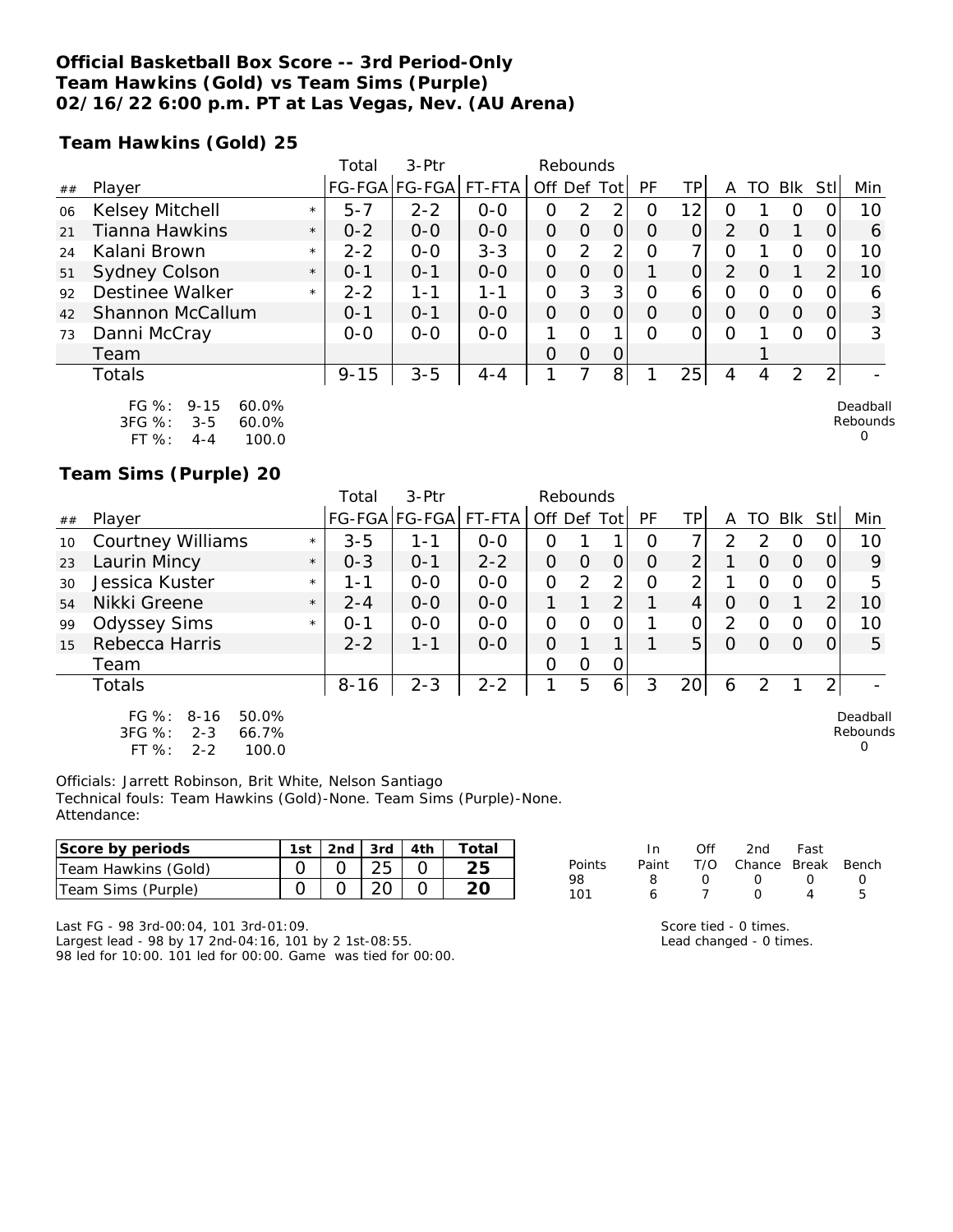#### **Official Basketball Box Score -- 4th Period-Only Team Hawkins (Gold) vs Team Sims (Purple) 02/16/22 6:00 p.m. PT at Las Vegas, Nev. (AU Arena)**

**Team Hawkins (Gold) 21**

|    |                        |         | Total    | 3-Ptr                |         | Rebounds       |          |          |          |     |          |    |                |     |          |
|----|------------------------|---------|----------|----------------------|---------|----------------|----------|----------|----------|-----|----------|----|----------------|-----|----------|
| ## | Player                 |         |          | FG-FGA FG-FGA FT-FTA |         | Off Def Tot    |          |          | PF       | TPI | А        | TO | <b>Blk</b>     | Stl | Min      |
| 06 | <b>Kelsey Mitchell</b> | $\star$ | $4-6$    | $0 - 1$              | $1 - 1$ |                |          |          |          | 9   |          | 3  |                |     | 10       |
| 21 | <b>Tianna Hawkins</b>  | $\star$ | $2 - 3$  | $0 - 1$              | $0-0$   | $\overline{O}$ | 3        | 3        | $\Omega$ | 4   |          |    | $\overline{O}$ |     | 10       |
| 24 | Kalani Brown           | $\star$ | 1 - 1    | $0 - 0$              | 1 - 1   | 0              | 2        | 2        |          | 3   |          |    |                |     | 10       |
| 51 | Sydney Colson          | $\star$ | $1 - 1$  | $0 - 0$              | $0 - 0$ | O              | O        |          | $\Omega$ | 2   |          |    | $\Omega$       |     |          |
| 92 | Destinee Walker        | $\star$ | $1 - 2$  | $1 - 1$              | $0 - 0$ | 0              | 3        | 3        |          | 3   |          |    |                |     | 10       |
| 43 | Marjorie Butler        |         | $O - 1$  | $0 - 0$              | $0 - 0$ | $\Omega$       | $\Omega$ | $\Omega$ | 3        |     | $\Omega$ |    | $\Omega$       |     | 8        |
|    | Team                   |         |          |                      |         | Ω              | $\Omega$ | 0        |          |     |          |    |                |     |          |
|    | Totals                 |         | $9 - 14$ | $1 - 3$              | $2 - 2$ | 0              | 9        | 9        | 6        | 21  | 3        | 5  | $\Omega$       |     |          |
|    | FG %:<br>64.3%<br>9-14 |         |          |                      |         |                |          |          |          |     |          |    |                |     | Deadball |

3FG %: 1-3 33.3% FT %: 2-2 100.0 Rebounds

 $\Omega$ 

**Team Sims (Purple) 22**

|    |                                                                                           |         | Total    | 3-Ptr         |         | Rebounds       |                |                |          |                |                |                |                |            |                           |
|----|-------------------------------------------------------------------------------------------|---------|----------|---------------|---------|----------------|----------------|----------------|----------|----------------|----------------|----------------|----------------|------------|---------------------------|
| ## | Player                                                                                    |         |          | FG-FGA FG-FGA | FT-FTA  | Off Def        |                | Totl           | PF       | ΤP             | A              | TO             | Blk            | <b>Stl</b> | Min                       |
| 10 | <b>Courtney Williams</b>                                                                  | $\star$ | $0 - 3$  | $O - 1$       | $0 - 0$ |                | $\overline{2}$ | 3              | 0        | 0              |                |                | 0              |            | 10                        |
| 23 | Laurin Mincy                                                                              | $\star$ | $1 - 2$  | $1 - 1$       | $2 - 2$ | $\Omega$       |                |                | $\Omega$ | 5              | $\Omega$       | $\overline{O}$ | $\overline{O}$ | $\Omega$   | 5                         |
| 30 | Jessica Kuster                                                                            | $\star$ | $0 - 0$  | $0 - 0$       | $0 - 0$ | 0              | 2              | 2              | O        | O              | 0              | $\Omega$       | $\Omega$       |            |                           |
| 54 | Nikki Greene                                                                              | $\star$ | $O - 1$  | $0 - 0$       | $0-0$   | $\overline{O}$ | $\Omega$       | $\Omega$       | 2        | $\overline{O}$ | $\overline{O}$ | $\Omega$       | $\Omega$       | 0          | 5                         |
| 99 | <b>Odyssey Sims</b>                                                                       | $\star$ | $3 - 7$  | $0 - 2$       | $2 - 2$ | 0              | $\Omega$       | 0              | O        | 8              | 3              | $\Omega$       | $\Omega$       | 1          | 10                        |
| 15 | Rebecca Harris                                                                            |         | $1 - 2$  | $1 - 2$       | $2 - 3$ |                | $\Omega$       |                | $\Omega$ | 5              | $\Omega$       | $\Omega$       | $\Omega$       | $\Omega$   | 5                         |
| 32 | Akela Maize                                                                               |         | $0 - 0$  | $0 - 0$       | $0-0$   | $\Omega$       | $\Omega$       | $\Omega$       | O        | 0              | $\mathcal{O}$  | $\Omega$       | $\Omega$       | 0          | $\overline{2}$            |
| 52 | <b>Brittany Carter</b>                                                                    |         | $1 - 1$  | $0 - 0$       | $0 - 0$ | $\overline{O}$ | $\Omega$       | $\overline{O}$ |          | $\overline{2}$ | $\Omega$       | $\overline{O}$ | $\overline{O}$ | 0          | $\overline{2}$            |
| 88 | Briahanna Jackson                                                                         |         | $1 - 1$  | $0 - 0$       | $0 - 0$ | $\Omega$       | $\Omega$       | $\Omega$       | $\Omega$ | 2              | 1              | $\Omega$       | $\Omega$       | 0          | 2                         |
|    | Team                                                                                      |         |          |               |         | $\Omega$       | $\Omega$       | $\Omega$       |          |                |                |                |                |            |                           |
|    | Totals                                                                                    |         | $7 - 17$ | $2 - 6$       | $6 - 7$ | $\overline{2}$ | 5              |                | 3        | 22             | 5              |                | $\Omega$       | 3          |                           |
|    | $FG \%$ :<br>$7 - 17$<br>41.2%<br>3FG %:<br>33.3%<br>$2 - 6$<br>FT %:<br>85.7%<br>$6 - 7$ |         |          |               |         |                |                |                |          |                |                |                |                |            | Deadball<br>Rebounds<br>Ω |

Officials: Jarrett Robinson, Brit White, Nelson Santiago Technical fouls: Team Hawkins (Gold)-None. Team Sims (Purple)-None. Attendance:

| Score by periods    | 1st | 2nd | 3rd   4th | Total |
|---------------------|-----|-----|-----------|-------|
| Team Hawkins (Gold) |     |     |           |       |
| Team Sims (Purple)  |     |     |           |       |

|     |  | In Off 2nd Fast                     |   |
|-----|--|-------------------------------------|---|
|     |  | Points Paint T/O Chance Break Bench |   |
| 98. |  | $10 \t 3 \t 0 \t 0$                 | O |

| Score tied - 0 times.                                                                   |  |
|-----------------------------------------------------------------------------------------|--|
| $1$ and abong $\alpha$ $\alpha$ $\beta$ $\beta$ $\beta$ $\beta$ $\beta$ $\beta$ $\beta$ |  |

101 10 4 4 4 9

Points<br>98

Lead changed - 0 times.

Last FG - 98 4th-02:03, 101 4th-00:08.

Largest lead - 98 by 17 2nd-04:16, 101 by 2 1st-08:55. 98 led for 00:00. 101 led for 00:00. Game was tied for 00:00.